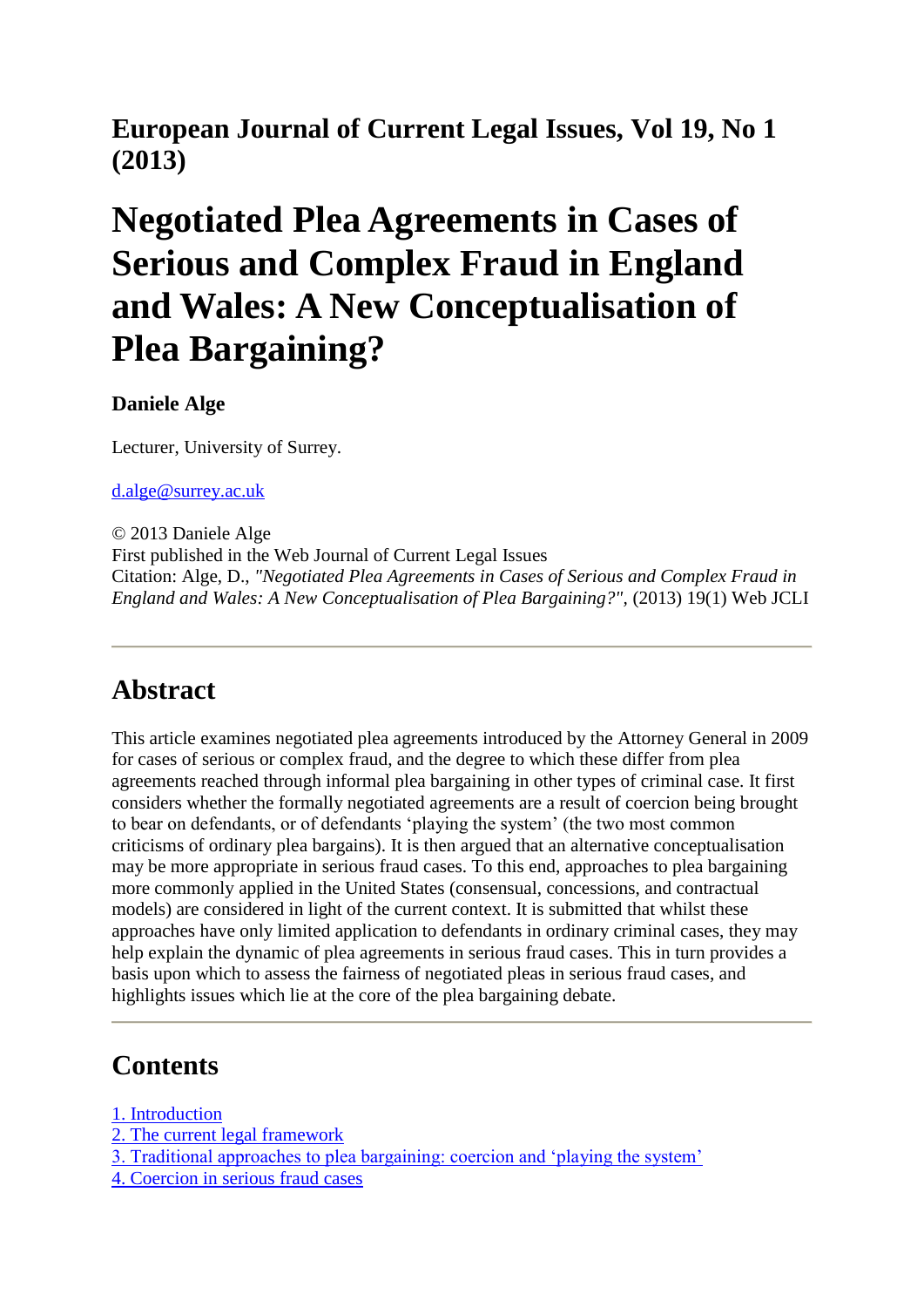[5. 'Playing the system' in serious fraud cases](http://webjcli.org/rt/printerFriendly/203/272#_Toc347515373)

[6. Alternative models of plea bargaining](http://webjcli.org/rt/printerFriendly/203/272#_Toc347515374)

[6.1 Plea bargaining as consensus](http://webjcli.org/rt/printerFriendly/203/272#_Toc347515375)

[6.2 Bazaar or supermarket style justice? Concessions and contractual approaches](http://webjcli.org/rt/printerFriendly/203/272#_Toc347515376)

[7. Conclusions](http://webjcli.org/rt/printerFriendly/203/272#_Toc347515377)

**[Bibliography](http://webjcli.org/rt/printerFriendly/203/272#_Toc347515378)** 

### **1. Introduction**

Plea bargaining in England and Wales has received renewed levels of attention in recent years in terms of policy, case law and (to an extent) academic research. Since Baldwin and McConville's ground-breaking study *Negotiated Justice* in 1977 there had been surprisingly little research on the practice in this jurisdiction. This is in stark contrast to the United States where plea bargaining has remained firmly on the agenda for several decades. The announcement in 2008 of powers to be granted to the Serious Fraud Office (SFO) to negotiate plea agreements in cases of serious fraud has inevitably sparked further interest, albeit primarily in practitioner journals.  $(1)$  Informal plea bargains by means of the sentence discount, reduced or lesser charges, and *Goodyear* [2005] EWCA Crim 888, [2005] 1 WLR 2532 advance indications of sentence have long been a common feature of criminal trials. However, SFO negotiated plea agreements are the first openly regulated and formalised form of plea bargain in England and Wales. Several high profile cases (on which this article will focus) have involved the use of the new powers, most notably *R v Innospec* [2010] Lloyd's Rep FC 462, *R v BAE Systems Plc* [2010] EW Misc 16 (CC) and *R v Dougall* [2010] EWCA Crim 1048, [2011] 1 Cr App R (S) 37. This in turn has fuelled further academic debate about the nature and role of plea bargaining in such cases (Vamos 2009; Watson 2010), and coincides with new work on plea bargaining in 'ordinary' criminal cases (Rauxloh 2012).

As the procedure for negotiating plea agreements in cases of serious fraud is in its infancy, and plea bargaining has previously always taken place behind closed doors in England and Wales, there has been considerable attention paid to the new process, not least by the judiciary. In *Innospec*, Thomas LJ issued lengthy sentncing remarks which considered the duties of the prosecutor and the way in which the agreement had been reached. [\(2\)](http://webjcli.org/rt/printerFriendly/203/272#_ftn2) Most notably, Thomas LJ stated his opinion (at para. 40) that the fine imposed was "wholly inadequate" but that he felt bound by the terms of the agreement already reached between the SFO, the US Department of Justice, the Securities and Exchange Commission and the US Office of Foreign Assets Control. This in itself demonstrates the need for a closer analysis of the nature of the agreements, and a level of judicial disquiet regarding the potential operation of future plea agreements in fraud, and other, cases. During the consultation stage of the Attorney General's Guidelines, a sub-Committee of Circuit Judges stated that they were "fundamentally opposed" to the extension of any plea bargaining framework beyond serious or complex fraud cases (Council of HM Circuit Judges June 2008, at para. 6). Ostensibly, plea agreements in serious fraud cases have not been introduced as a precursor to formalised plea agreements in other types of criminal case, but a degree of scepticism about that assurance would be prudent. When the powers were first announced, Baroness Scotland, the Attorney General at the time, was at great pains to distinguish them from any form of plea 'bargaining' (Attorney General's Office Press Release, March 18th 2009). Only three years on, it is accepted that the SFO agreements are indeed plea 'bargains' and the term is used by the SFO in its own online information. [\(3\)](http://webjcli.org/rt/printerFriendly/203/272#_ftn3) The current SFO plea agreements are therefore all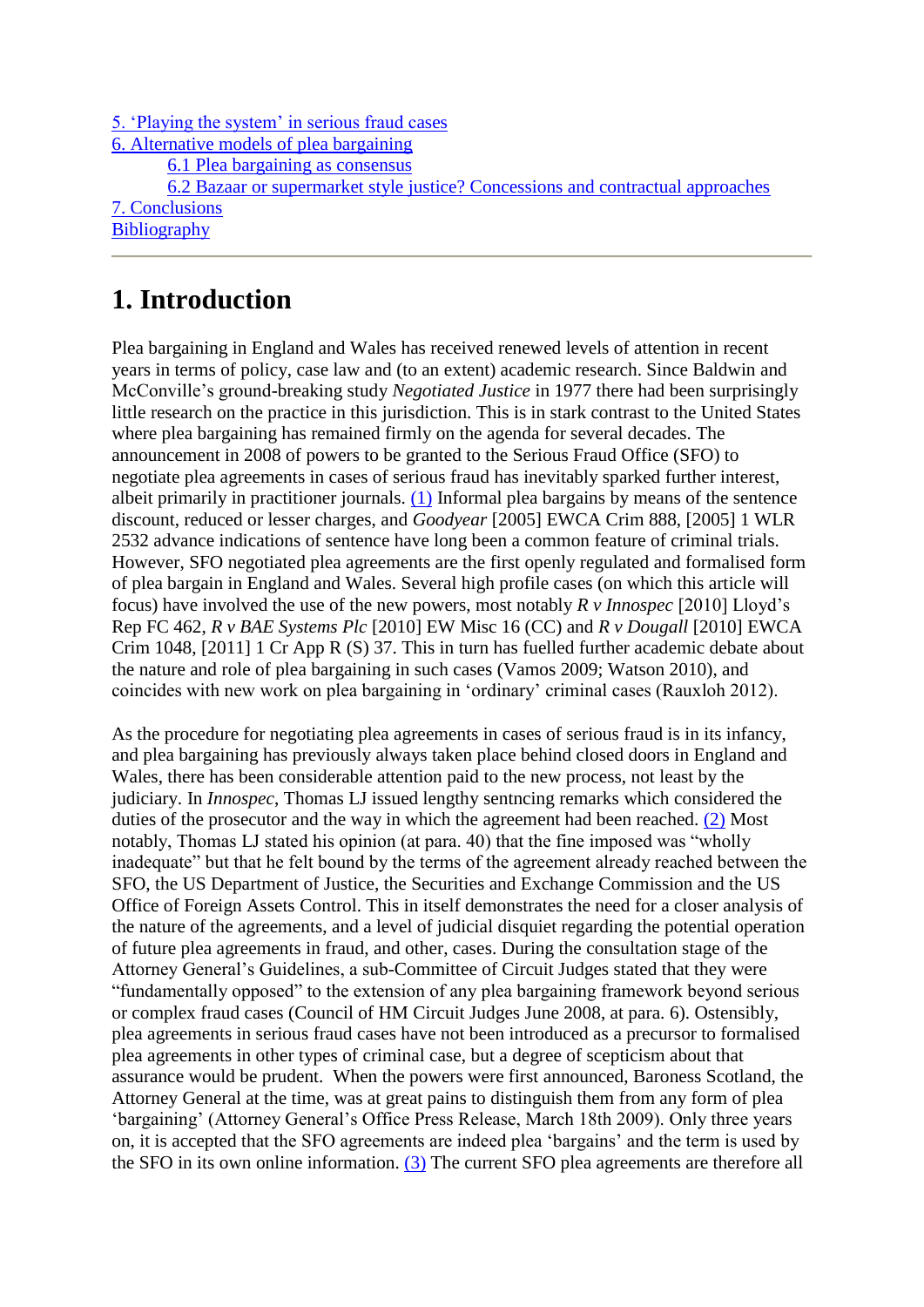the more important, not just in their own right, but because they have the potential to become a blueprint for formalised plea bargaining on a broader scale.

The focus of this article is on the approaches which can be applied to better understand the nature of the agreements themselves; in particular the balance of the parties' bargaining powers. The US literature on the application of models of bargaining to plea agreements is exponentially more developed than the UK literature, and several distinct approaches can be identified: consensual, concessions and contractual. It is argued that these models may indeed be applicable to the SFO procedure, and that SFO agreements possess different characteristics to those of ordinary plea bargains, which in turn gives rise to a different set of concerns about the justice of bargained for case dispositions. 2. 2>2. The current legal framework

Before exploring the applicability of approaches to, and models of, plea bargaining to negotiated plea agreements, it is first necessary to outline the current legal framework. In ordinary cases (those which do not fall within the SFO definition of serious or complex fraud), [\(4\)](http://webjcli.org/rt/printerFriendly/203/272#_ftn4) there is no formal framework of plea bargaining.

The closest the UK courts came to tackling the issue was the case of *R v Turner* [1970] 2 QB 321 in which plea bargaining was referred to as "the vexed question of so-called plea bargaining". The resulting Turner rules state, *inter alia*, that:

"Counsel must be completely free to do what is his duty, namely to give the accused the best advice he can – if need be in strong terms. This will often include advice that a plea of guilty, showing an element of remorse, is a mitigating factor which may well enable the court to give a lesser sentence than would otherwise be the case." *Turner* [1970] 2 Q.B. 321, 326

The appeal in *Turner* was allowed only on the basis that the appellant had been given the impression that counsel's views on the outcome of the case on a guilty plea compared with a not guilty plea came directly from the trial judge, not because counsel had exerted any pressure on Turner. The Court of Appeal felt this was "a very extravagant proposition, and one which would only be acceded to in a very extreme case" [1970] 2 QB 321, 325. The judgment in *Turner* also stated that the judge should never disclose the sentence he was minded to impose, but this element of the rules has been superseded by the Criminal Justice Act 2003. Schedule 3 of the Act provided for advance indications of sentence whereby a defendant may request an indication of the maximum sentence, if he were to plead guilty at that stage. If an indication is given, it is binding on the court. In *Goodyear,* the Court of Appeal laid down additional guidelines as to how sentence canvassing should work in practice in the Crown Court and held that:

"A judge should never be invited to give an indication on the basis of what would appear to be a 'plea bargain'. He should not be asked or become involved in discussions linking the acceptability to the prosecution of a particular plea or bases of plea and the sentence which might be imposed and he should not be asked to indicate levels of sentence which he might have in mind depending on possible different pleas." [2005] EWCA Crim 888, [2006] 1 Cr App R (S) 6 [67)

This denial that advance indication of sentence has anything to do with plea bargaining is difficult to rationalise, other than on the narrowly conceived basis that a response to a request is just that, rather than a bilateral exchange of concessions in the stricter sense of a 'bargain'.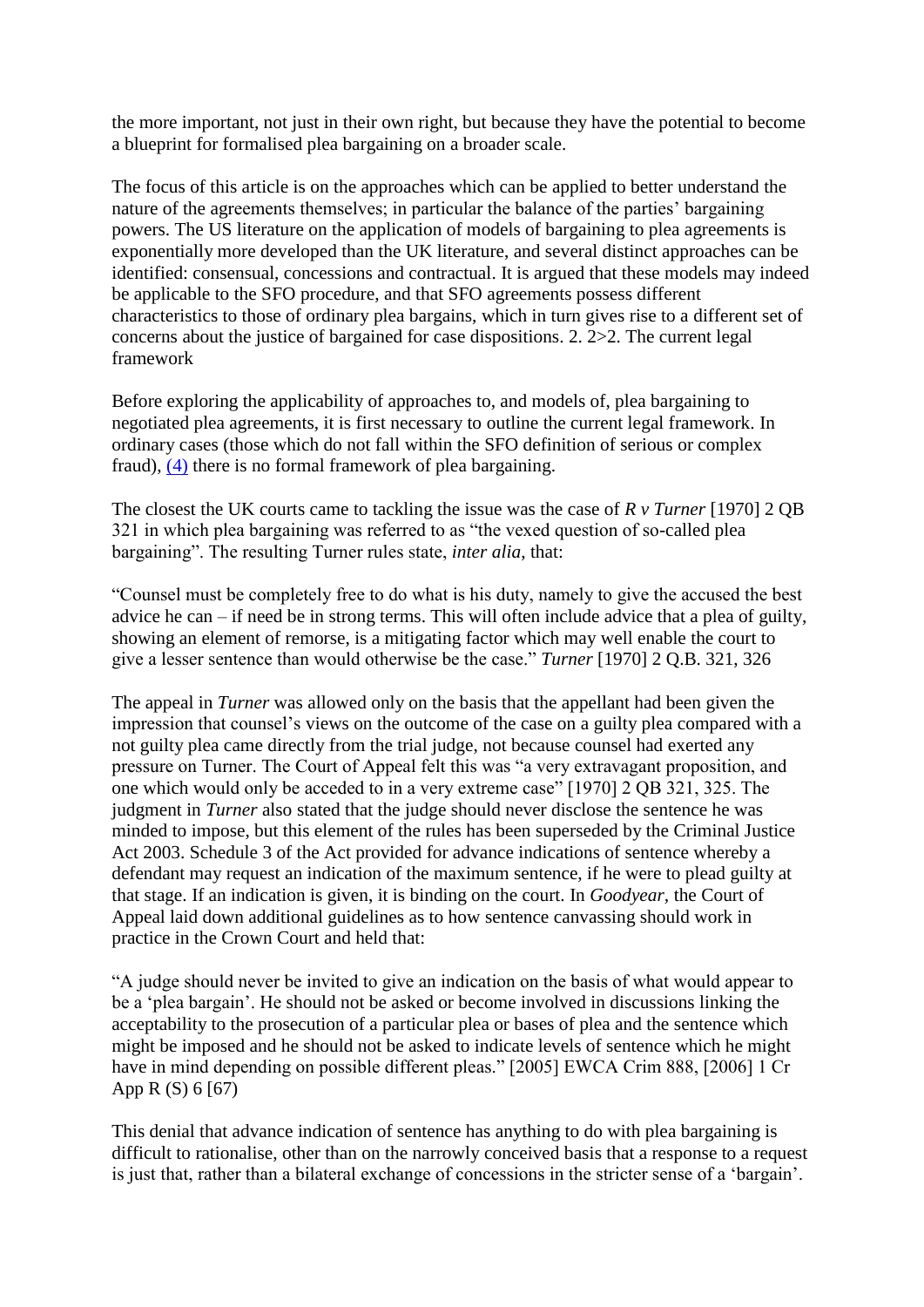But what is a formal, judicial indication of a light(er) sentence in exchange for a guilty plea, if not a plea bargain?

Plea bargaining is undoubtedly somewhat hidden behind a façade of measures introduced to maximise administrative efficiency and the rhetoric of 'bringing offenders to justice'. Nonetheless, it is commonplace and is facilitated (informally) by several mechanisms, in addition to *Goodyear* indications. The lynchpin is the sentence discount, which has been increasingly structured since the first publication of the Sentencing Guidelines Council *Reduction in Sentence for a Guilty Plea* Guideline in 2004. Every defendant will be made acutely aware of the fact that in exchange for a guilty plea, he can expect up to one third reduction in sentence from that which he would receive following a conviction at trial, with the greatest discounts available to those who plead guilty at the earliest opportunity. Charge bargains are also a common means of case disposition and are facilitated by the exercise of the prosecutor's discretion in reducing or dropping charges in exchange for a guilty plea. This is fully compatible with the Code of Conduct for Crown Prosecutors. [\(5\)](http://webjcli.org/rt/printerFriendly/203/272#_ftn5) Additionally, bases of plea can be used to agree a less culpable version of events (with the resulting reduction in sentence) in exchange for a guilty plea, in what Darbyshire (2000) refers to as "fact bargaining".

So, despite plea bargains being a by no means unfamiliar feature of the criminal justice system in England and Wales, SFO plea agreements nonetheless represent a marked departure from the system of plea bargaining which applies in ordinary criminal cases. The Attorney General's Guidelines provide that discussions may be initiated by either the prosecutor or the defence and should not usually commence until the suspect has been interviewed under caution (para. C2). All discussions are to be recorded in writing, and even the invitation to initiate discussions should be in the form of a letter (para. C4). If an agreement is successfully reached as to pleas and charges, the parties should attempt to present a joint written submission to the court as to sentence, although the Guidelines do make clear that the submission as to sentence is not binding on the court (para. D12). The Guidelines also set out the general principles that the prosecutor must act "openly, fairly and in the interests of justice" and justice is interpreted as the requirement that the plea agreement reflects the seriousness of the offending and allows victims, the court and the public to have confidence in the outcome. They state that "[t]he prosecutor must not agree to a reduced basis of plea which is misleading, untrue, or illogical" (para. B2).

As SFO plea agreements are more clearly structured, regulated and transparent than their informal counterparts, this gives rise to questions about what this means for the traditional view of plea bargaining. Is fraud 'different'? What is the nature of the agreements? To what extent does the balance of bargaining power shift? The remainder of this article seeks to address these questions.

# **3. Traditional approaches to plea bargaining: coercion and 'playing the system'**

The two most prevalent criticisms of (informal) plea bargaining are diametrically opposed: (i) that it operates coercively against defendants and (ii) that it allows defendants to 'play the system' and evade appropriate convictions and / or sentences.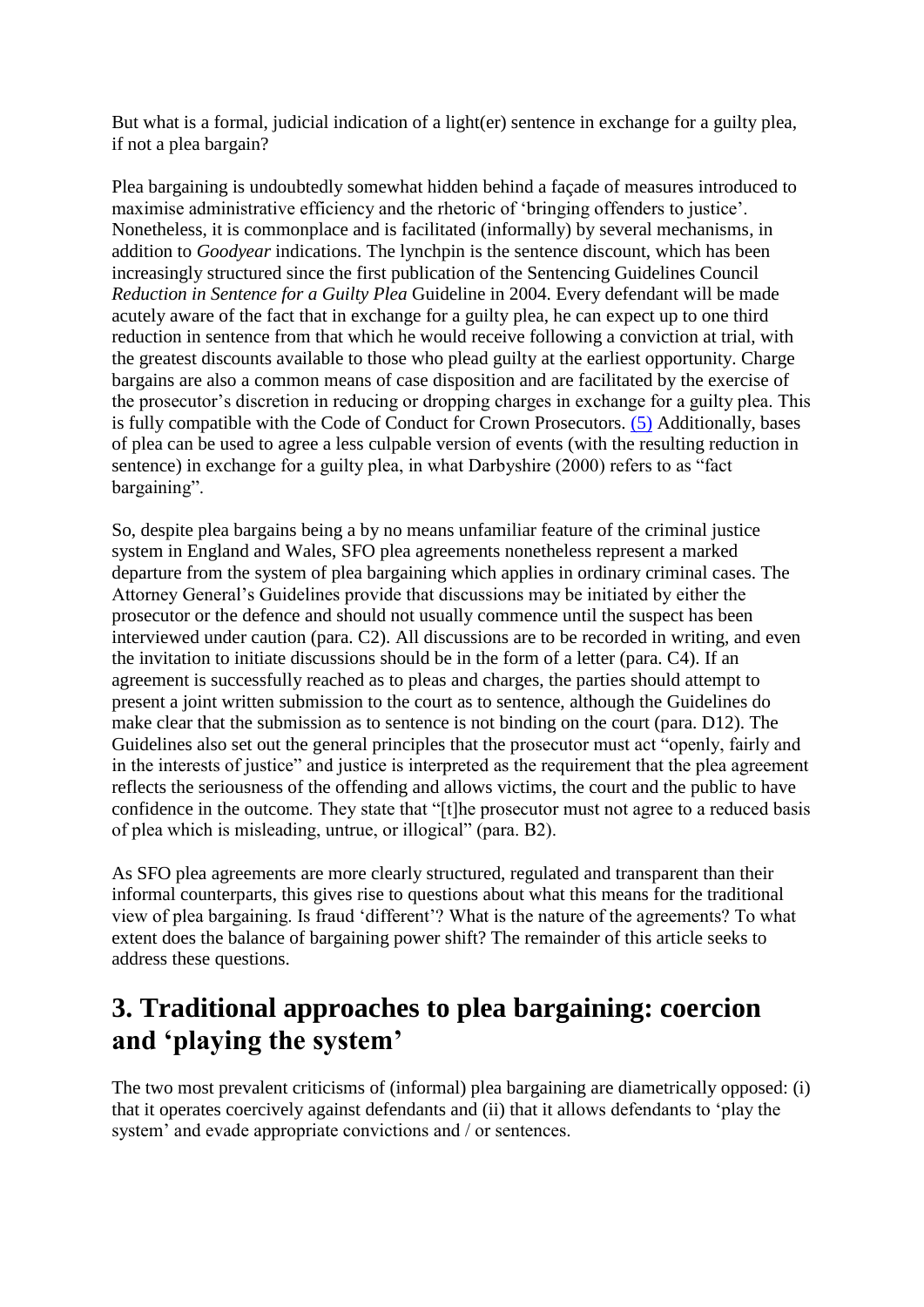The groundswell of academic opinion encapsulates the first criticism, that plea bargaining is undesirable because it disadvantages the defendant by robbing him of the genuine choice to exercise his right to trial and places pressures upon him to plead guilty. The sentence discount is regarded not as a benefit, but as a "trial penalty" (Darbyshire 2000) which punishes defendants for wasting the state's resources if they are convicted following a trial. Additional charge, fact or sentence bargains are viewed as further undue inducements to plead guilty. If a plea bargain is struck, evidence is not tested in open court and the prosecution is not required to prove the case against the defendant. Instead, the defendant is required to make an assessment of the likelihood of conviction at trial, and if the risk of conviction and a higher sentence appears too great, the defendant is likely to opt for a plea bargain. This may seem a rational choice, and if the defendant is indeed factually guilty gives rise to the criticism that it allows the defendant to escape with a lighter punishment than is his just desert. However, this criticism only applies if the defendant was able to make an informed choice, based on full knowledge of the relevant issues, was not unduly influenced by threats of a higher sentence, and received quality legal advice. As several studies suggest, this is not so easy to come by. [\(6\)](http://webjcli.org/rt/printerFriendly/203/272#_ftn6)

Not only do inducements to plead guilty operate unfairly against factually guilty defendants, but Baldwin and McConville (1977), McConville (1998) Hodgson and Belloni (2000), Darbyshire (2000, 2005), Ashworth (2005), and Sanders, Young and Burton (2010) all adopt the position that these pressures are so powerful that even innocent defendants may plead guilty.

The media and policy approach to plea bargaining in England and Wales takes a very different stance. The practice is generally portrayed by the media as a loophole which allows defendants to escape the punishment they deserve, a view which is reinforced by the frequency with which defendants in US crime dramas are able to 'cut a deal' and which many members of the public may mistakenly believe to be representative of all types of plea bargain across all jurisdictions. There is a perception (part of a wider phenomenon of public opinion that sentencing is too lenient, see for example Hough and Roberts (1998)) that the sentence discount allows defendants to 'get away with it' and to play the system by trying to extort as many concessions as possible from the state. This perception is not limited to the media, nor to the public; it also comes across markedly in the 1993 Royal Commission on Criminal Justice, the 2001 Auld Report, and the *Justice for All* White Paper, published in 2002.

Despite the gulf between these perspectives on plea bargaining, both sets of objections do have in common a distaste for the betrayal of adversarial principles which plea bargaining entails. The resulting "bazaar atmosphere" (McDonald 1979) in which plea bargaining takes place is seen to reduce the criminal process to an unprincipled series of exchanges of concessions and rights.

# **4. Coercion in serious fraud cases**

When the criticisms outlined above are applied to formal plea agreements in cases of serious fraud, however, it becomes apparent that they are somewhat differently contoured. It appears that there is considerably less scope for the prosecution or court to act coercively and pressurise the defendant into a bargain. Although the stakes may be high for the companies and individuals involved in fraud, bribery or corruption, they are nonetheless unlikely to be as high as the loss of liberty faced by, for example, a defendant charged with his third domestic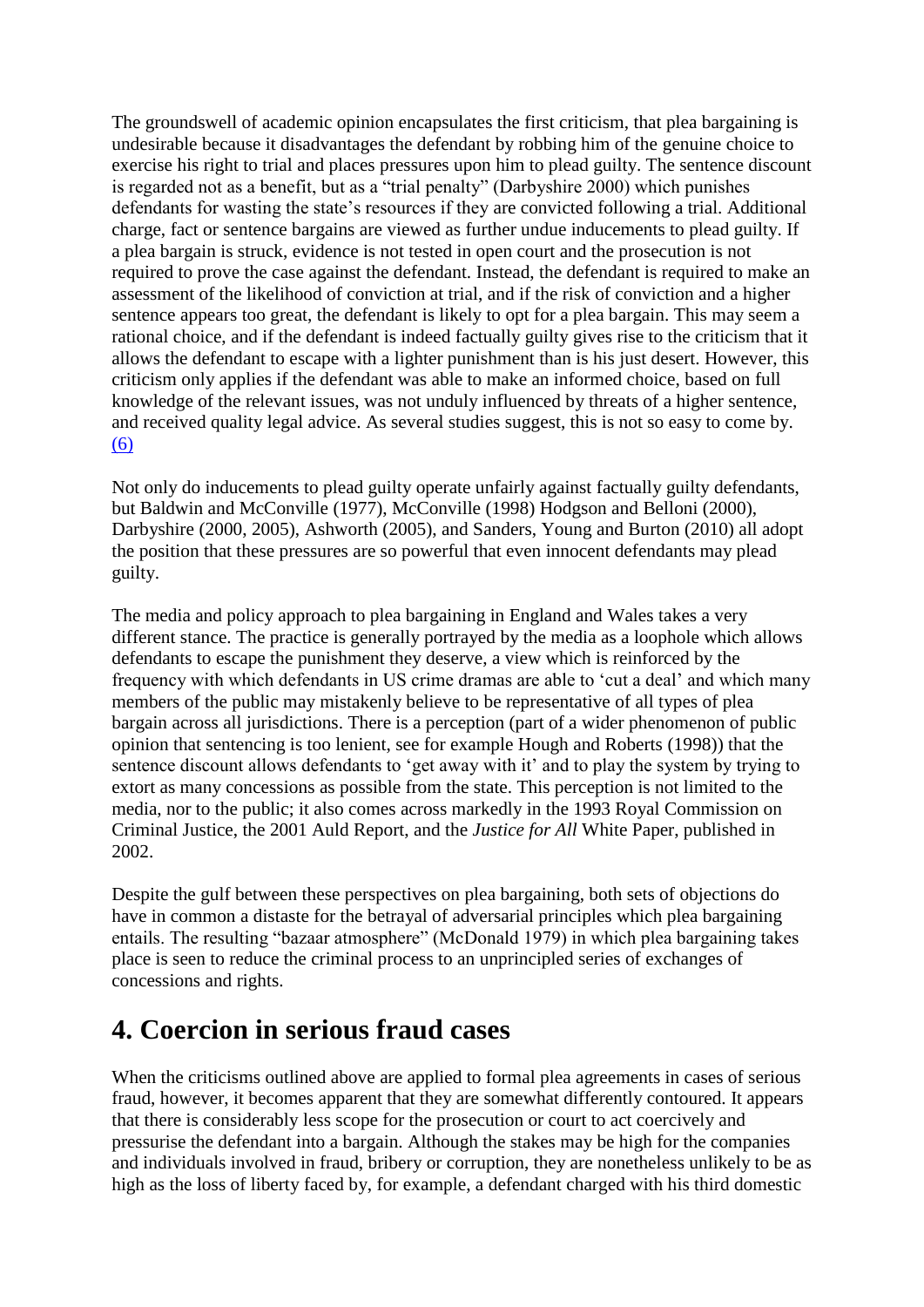burglary. The defendant charged with burglary faces a potential sentence of the maximum 14 years in prison, and perhaps nine or ten years even following a guilty plea. When the defendant in an SFO investigation is a company, the potential risk to individuals amounts at most to loss of reputation, employment or earnings. Even where individuals are charged, an immediate custodial sentence is unlikely, following a guilty plea. In *Dougall* [2010] EWCA Crim 1048, [2011] 1 Cr App R (S) 37 the defendant had taken part in the large scale corruption of foreign officials, but had cooperated fully with the investigation and assisted the SFO in its prosecution of others involved, as part of a plea agreement. In the agreement, the Director of the SFO made the submission to the court that any custodial sentence imposed should be suspended. Dougall was sentenced to 12 months imprisonment, and appealed; his appeal was allowed and the sentence was reduced to the suspended sentence (of 12 months) envisaged by the plea agreement.

The case is particularly significant as the Court of Appeal took the opportunity to comment on the appropriateness of suspending sentences in cases of this nature. In his judgment, Lord Judge CJ was critical of the SFO for having in effect advocated on behalf of the defendant and requesting that the court impose a particular sentence, stating that: "look where we may, in our criminal justice system, agreements between the prosecution and the defence about the sentence to be imposed on a defendant are not countenanced" [2010] EWCA Crim 1048, [2011] 1 Cr App R (S) 37, [23]. The SFO had in fact gone further still in its submission in *Dougall*, by suggesting that as a *general rule*, it would not be appropriate to impose immediate custodial sentences on offenders in similar cases:

"Unless a 'white-collar' defendant, in an appropriate case, has the prospect of avoiding an immediate custodial sentence by fully co-operating with the authorities the important public interest in him doing so will not be secured. For such a defendant it is the fact of being sent to prison that matters, not the length of the sentence…" [2010] EWCA Crim 1048, [2011] 1 Cr. App. R. (S.) 37, 32

Although the appellate court endorsed the trial judge's view that a convicted offender in a fraud case was still a 'common criminal', undeserving of special treatment, Lord Judge CJ acknowledged that it would be "unrealistic to ignore these considerations" and that it would "normally follow" that a defendant whose sentence was 12 months or less, had cooperated fully with the investigation, and whose case had mitigating factors, should have his sentence suspended [2010] EWCA Crim 1048, [2011] 1 Cr App R (S) 37, [36]. If, even at a serious level of large scale criminality, the worst case scenario for an individual, following a guilty plea, is a suspended sentence, and the prosecutor himself advocates this position, then the argument that plea bargains operate coercively in such cases is considerably weakened. Undoubtedly, the defendant will feel some pressure to plead guilty precisely in order to avoid a custodial sentence, but it is submitted that this pressure is not exerted or likely to be felt in the same manner as in other cases. Incentives to comply and engage with SFO plea bargains arise not so much from the coercive legal pressures prevalent in other types of case, but rather stem from an organisational, business, or perhaps personal rationale. Individuals or companies have a vested interest in cooperating once evidence of fraudulent activity has been discovered. This may be to evade a custodial sentence, but is more often to minimise damage to their companies, reputations, and lifestyles. These are powerful self-interests and may well induce individuals to cooperate, but where liberties are not at stake, the reach of coercive power is much reduced. [\(7\)](http://webjcli.org/rt/printerFriendly/203/272#_ftn7)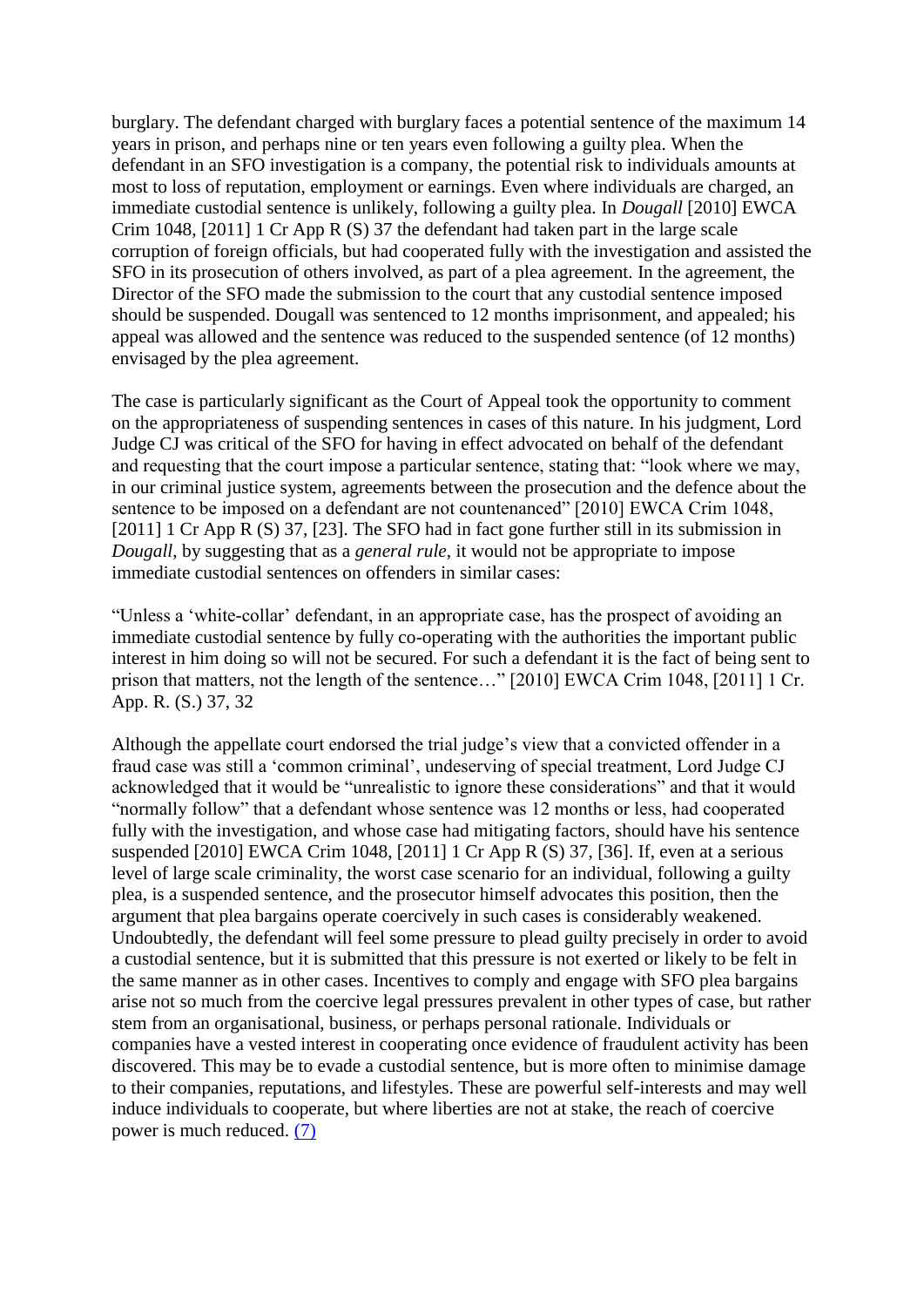It is of course still true that an SFO plea agreement eliminates the need for the prosecution to prove the case in open court, but the defendant in a serious fraud case has far greater resources. He is likely to be educated, informed of the legal and factual issues, aware of the options open to him and represented by qualified, specialist lawyers. This is in stark contrast to the position an ordinary defendant may find himself in. He is likely to possess limited knowledge of the legal issues, perceive his options to be 'prison' or 'less time in prison' and be represented by an overworked barrister who may have his own interests in encouraging the defendant to plead guilty. [\(8\)](http://webjcli.org/rt/printerFriendly/203/272#_ftn8)

It seems therefore, that the balance of power in an SFO plea agreement is not such that the prosecution or the court is able to coercively pressurise a defendant (whether a company or an individual) into a plea bargain. The one significant exception to this is if a defendant who has started the process of reaching a plea agreement chooses to opt out. The Attorney General's Guidelines provide that the prosecutor may not use the fact that the defendant has taken part in plea discussions, nor any information disclosed during those discussions, as evidence against that defendant, should the discussions fail. This seems in line with the stated objectives of fairness and justice. However, there are several caveats. If a signed plea agreement has been concluded, this may be used as confession evidence against the defendant, should he choose to opt out of the agreement after that stage. Further, even if there is no signed plea agreement, information provided by the defendant may still be used against him in any prosecution for related charges, as may information gleaned from enquiries made as a result of provision of evidence by the defendant (para. C8). This latter point is particularly disingenuous, as any information could potentially be deemed to be the result of 'enquiries'. In short, once a defendant has commenced plea discussions with the SFO, it becomes very difficult to backtrack, and in this scenario, the SFO undoubtedly retains the greater bargaining power.

# **5. 'Playing the system' in serious fraud cases**

In ordinary criminal cases, the argument that plea bargains allow defendants to 'play the system' is unfair and misjudged. The defendant has few bargaining chips and faces considerable pressures to plead guilty and forgo his right to a trial, regardless of the strength of the evidence against him. In serious fraud cases, however, there is greater scope for the argument to carry weight. In lengthy, complex and often international investigations, those accused of fraud, bribery, or corruption have recourse to greater bargaining powers, with the consequence that the outcomes may be seen as unduly lenient.

The plea agreement in the *BAE Systems* case [2010] EW Misc 16 (CC) in particular, makes a mockery of the provision in the Attorney General's Guidelines that the plea agreement ought to instil public confidence and not be based on a plea which is misleading, untrue or illogical. BAE Systems had been accused of wide-ranging multi-national bribery over several years, yet pleaded guilty to one charge of failing to keep reasonably accurate accounting records contrary to s.221 of the Companies Act 1985 in relation to its activities in Tanzania, on the basis that it did not admit corruption. The company was fined only £500,000 after having indicated a willingness to pay a £30m penalty as an ex gratia payment to the people of Tanzania, but that any fine would be deducted from this sum. In reaching his sentence, Mr Justice Bean stated that he felt a 'moral pressure' to keep the fine low for this reason. BAE Systems had also agreed to pay a \$400m fine to the US relating to its activities in Saudi Arabia and Eastern Europe, and as part of the settlement, the SFO agreed that it would not pursue its investigations into those other potential charges. The SFO had also granted an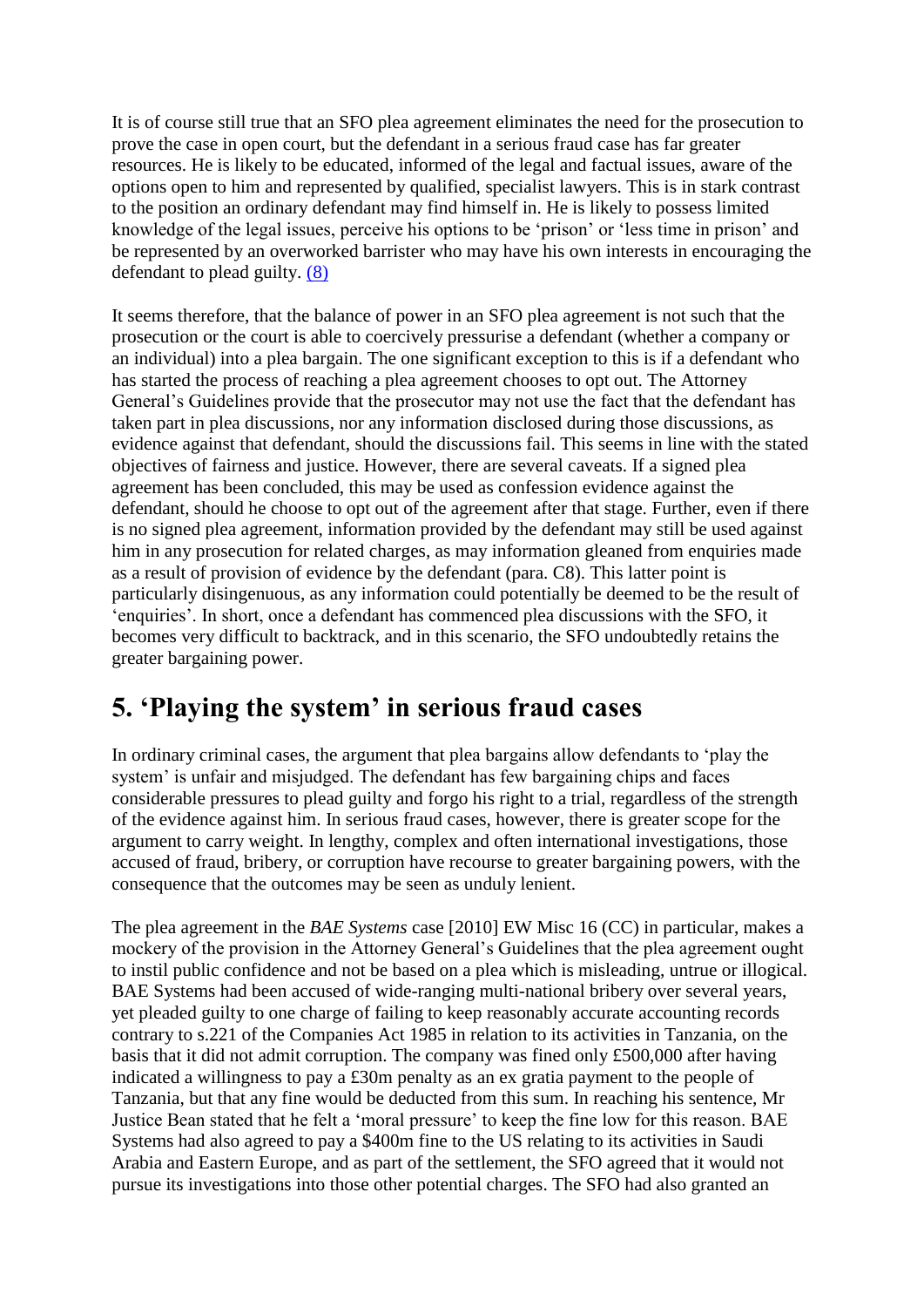indemnity for all offences committed in the past, whether disclosed or otherwise, which Justice Bean described as "surprising". Bean J's sentencing remarks are an exercise in judicial restraint, it seems clear that he felt himself unduly constrained by the terms of the settlement agreement, and makes several references to his lack of power to vary the terms or to pass a sentence which would better reflect the scale of the alleged offending. [\(9\)](http://webjcli.org/rt/printerFriendly/203/272#_ftn9) Similarly, in *Innospec* [2010] Lloyd's Rep FC 462 the court imposed a penalty lower than the sentencing judge felt appropriate, describing the \$12.7m fine as an inadequate penalty which did not reflect the scale of the criminality involved. Nonetheless, Thomas LJ stated that he felt bound to do so as the US Federal District Court had already approved the plea agreement and that in the context of the global agreement, it would have been unjust to impose a greater fine (*R v lnnospec Limited* [42].

The fact that SFO plea agreements may involve international agencies and global settlements can thus create leverage for defendants in a way which will never be a feature of ordinary criminal cases. Similarly, defendants in bribery or corruption investigations are in a position to offer reparations to nations, and again this is a bargaining tool not open to defendants in ordinary cases (not even in 'ordinary' lower level fraud cases). Additionally, whilst evidence not being tested in court is conventionally cited as an example of plea bargaining's disregard for the defendant's due process rights, in a high profile corruption case, this can work to the distinct advantage of the defendant company. There are no doubt many damaging details of a company's activities which can be kept out of the public eye by virtue of a plea agreement. To an extent the principle applies to defendants in all criminal cases, but the advantages to a large organisation which wishes to continue trading are undoubtedly far greater. A hugely significant factor which facilitates these outcomes is that they are also in the SFO's interests; its priorities are not those of the CPS. The SFO has wider economic interests, for example in not forcing a company out of business and punishing innocent employees. As its submissions to the court in *Dougall* demonstrate, the SFO is keenly aware that unless it can be seen to make deals which are attractive to defendants, it risks losing cooperation, and with that its own effectiveness.

In some senses then, 'playing the system' appears to be an accurate way of describing the outcomes of negotiated plea agreements in serious fraud cases. Defendants, particularly in high profile cases, have access to considerable bargaining power and resources with which plea negotiations can be influenced. However, this may in fact be as inaccurate a conceptualisation of plea bargaining as it is in ordinary cases, albeit for different reasons. In serious fraud cases the system itself is also playing, to an even greater extent than in other cases. It derives considerable benefits as a result. In 2010–11 the average SFO investigation incurred costs of £910,000 and took 24 months to conclude (SFO Annual Report and Accounts 2010–2011). Plea agreements which reduce those costs, require shorter investigations, and allow the SFO to demonstrate its 'success' in tackling fraud are hugely advantageous to the agency. This is true to some degree of CPS prosecutions, but as the SFO took only 17 cases to trial in 2010–11 and almost all SFO investigations are deemed newsworthy, the scope and scale of the prosecutions undertaken by the agencies are entirely different.

The notion that defendants in serious and complex fraud cases are being allowed to manipulate the system to their own advantage is therefore overly simplistic, and a more nuanced conceptualisation of the plea agreements is necessary. It is submitted that this can be better achieved by using alternative models of plea bargaining as a lens through which to examine the agreements.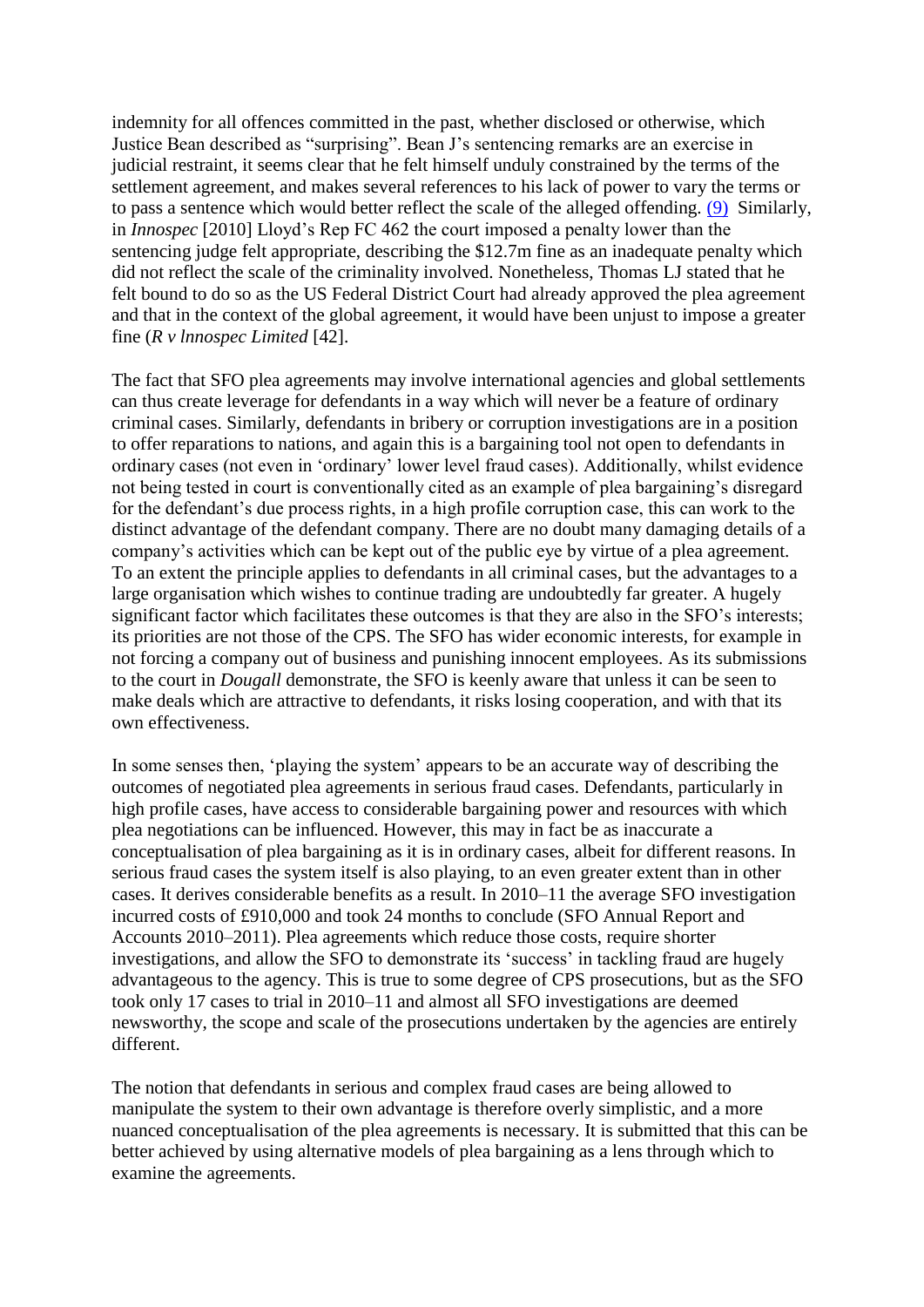# **6. Alternative models of plea bargaining**

The words 'consensus', 'concessions' and 'contract' are used frequently, but inconsistently, within the existing literature on plea bargaining, which has developed in a piecemeal fashion over the past decades. This article takes 'consensus' to mean something akin to the dictionary definition of 'agreement in opinion'. If a plea bargain is arrived at by consensus, the final outcome reflects the defence and prosecution's agreed assessment of the correct, or just, outcome. This differs from a contractual or concessions model in that although previous literature does not consider whether they are synonymous, it is argued that they both have at their core the principle that rights, benefits and risks can be traded. The final outcome may not be arrived at by consensus as to the 'right' outcome, but it is an agreement to which both defence and prosecution have subscribed. [\(10\)](http://webjcli.org/rt/printerFriendly/203/272#_ftn10)

#### **6.1 Plea bargaining as consensus**

Plea bargaining has previously been considered in the light of a consensual model of justice by the North American literature (Heumann 1974; Rosset and Cressy 1976; Church 1978; Jacob 1984; Nardulli, Eisenstein and Flemming 1985) and by literature on continental European criminal justice systems (Jung 1997), but not in the UK context. Nardulli, Flemming and Eisenstein considered both concessions and consensus models and described the consensus model as one which stresses the importance of shared understandings in "lubricating the court's machinery" (1985, p.1107). The authors adopt Rosset and Cressy's view that:

"Even in the adversary world of law, men who work together and understand each other eventually develop shared conceptions of what are acceptable, right and just ways of dealing with specific kinds of offenses, suspects and defendants. These conceptions form the bases for understandings, agreements, working arrangements and cooperative attitudes." (Rosset and Cressy 1976, p.90). [\(11\)](http://webjcli.org/rt/printerFriendly/203/272#_ftn11)

When applied to ordinary criminal cases, the overwhelming flaw of this consensual conceptualisation of plea bargaining, if it is to be viewed as a legitimate means of case disposition, is that the consensus never involves the defendant. The 'shared conceptions' are invariably those of the defence and prosecution lawyers and perhaps the judge and other court staff more widely. Lawyers effectively exist in a microcosm in which their concepts of 'just' outcomes dominate the delivery of criminal justice, and these concepts may conflict with defendants' best interests. Some commentators (although significantly, writing primarily of inquisitorial systems) have nonetheless described plea bargaining as a consensual exchange from which defendants can benefit. Jung argues that:

"The notion of criminal law as the ensign of the monopoly of power vested in the state, and as clearly distinct from private law, begins to falter. Elements of negotiation and participation, hitherto restricted to the sphere of private law litigation, are proliferating in all phases of criminal procedure. This indicates a shifting equilibrium between state, society and the individual" (1997, p.116).

Given the power differential between lawyers and defendants, and evidence of negative attitudes expressed towards defendants, it seems unlikely that defendants in ordinary criminal cases can meaningfully engage with a consensual process of plea bargaining. [\(12\)](http://webjcli.org/rt/printerFriendly/203/272#_ftn12) However,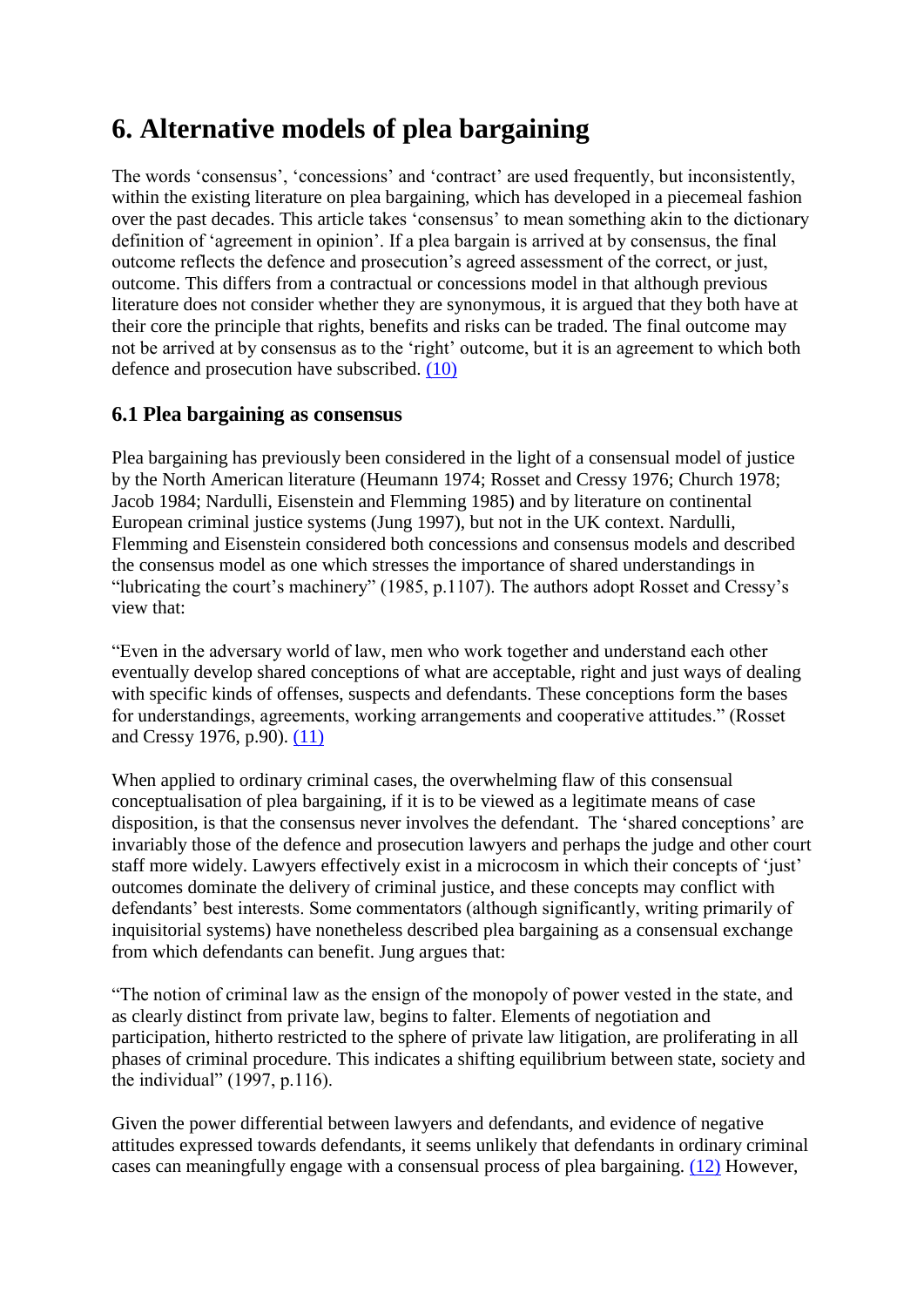some features of a consensual model may be applicable to negotiated pleas in serious fraud cases. As stated earlier, there is a reduced power differential between the defendant and the legal professionals involved in an SFO investigation. As Katz described it in the US context there is less "social distance" (1979, p.431) between the parties, which makes them more likely to exercise their discretion in favour of each other. Further, when there is less at stake for the defendant in terms of sanctions, there is greater scope for genuine agreement. Few defendants would heartily agree to a prison sentence, but a company director may well genuinely agree to his company paying a penalty. Consensus is easier to reach when individual liberties are not affected. Ultimately the result, as with all plea bargains, is that those with bargaining power determine the outcome of the case. In ordinary criminal cases this almost always excludes the defendant (though includes the defence lawyer), but in serious fraud cases the defendant often possesses sufficient power to play a greater role in the outcome. This does not necessarily equate to a genuine consensus though, and certainly may not tally with what victims or society perceive to be the right outcome. The latter issue is particularly problematic in cases where corruption and exploitation of a third world country are involved. Indeed, many sections of the media expressed their outrage at the conclusion of the *BAE Systems* case, and to some extent following the judgments in *Innospec* and *Dougall*. Moreover, any plea negotiation takes place within an adversarial dynamic, regardless of the type of case or defendant. No matter how fully an individual or an organisation cooperates, they are not willingly in that position and it would be naïve to expect genuine consensus. This article therefore adopts the position that the concessions / contractual approach discussed below may be more appropriate.

#### **6.2 Bazaar or supermarket style justice? Concessions and contractual approaches**

The concessions model of plea bargaining is well established, and is the predominant means by which plea bargains are viewed within much of the North American literature; the application of a contractual perspective to the concessions model gained momentum during the early 1990s (Scott and Stuntz 1992a, 1992b; Schulhofer 1992). The essence of the model is that the wide range of issues within a criminal case which can give rise to strengths and weaknesses, such as evidentiary flaws or the credibility of witnesses, become tools by which concessions can be extracted, agreements made and deals struck. Significantly, this model does not assume that genuine consensus is possible. The dynamics of plea bargaining within this approach can be viewed either as an unprincipled "bazaar", or a more regulated and orderly "supermarket" (McDonald 1979, p.386; Nardulli, Flemming and Eisenstein 1985, p.1106).

To clarify what is meant by the bazaar analogy in this instance; it is taken to describe a system of case dispositions in which there is some degree of disorder and inconsistency, scope for haggling, the values of commodities (sentences and charges) fluctuate. The best deals are to be had by those who maintain a good relationship with those with whom they trade frequently. By contrast, Nardulli, Flemming and Eisenstein write that courts may "also operate more like supermarkets in that they are more orderly than the freewheeling concessions model may suggest" (1985, p.1109). In a 'supermarket' concessions model of plea bargaining, prices (that is, sentences, charge reductions and outcomes) would be more firmly fixed, with less scope for haggling, but also less scope for uncertainty and 'bad deals'. The language used during criminal cases echoes that of contractual exchanges: court room actors refer to guilty pleas being 'offered' or 'accepted', and 'deals' being 'taken'. The practice of the Crown or the defence indicating that it would be willing to offer, consider or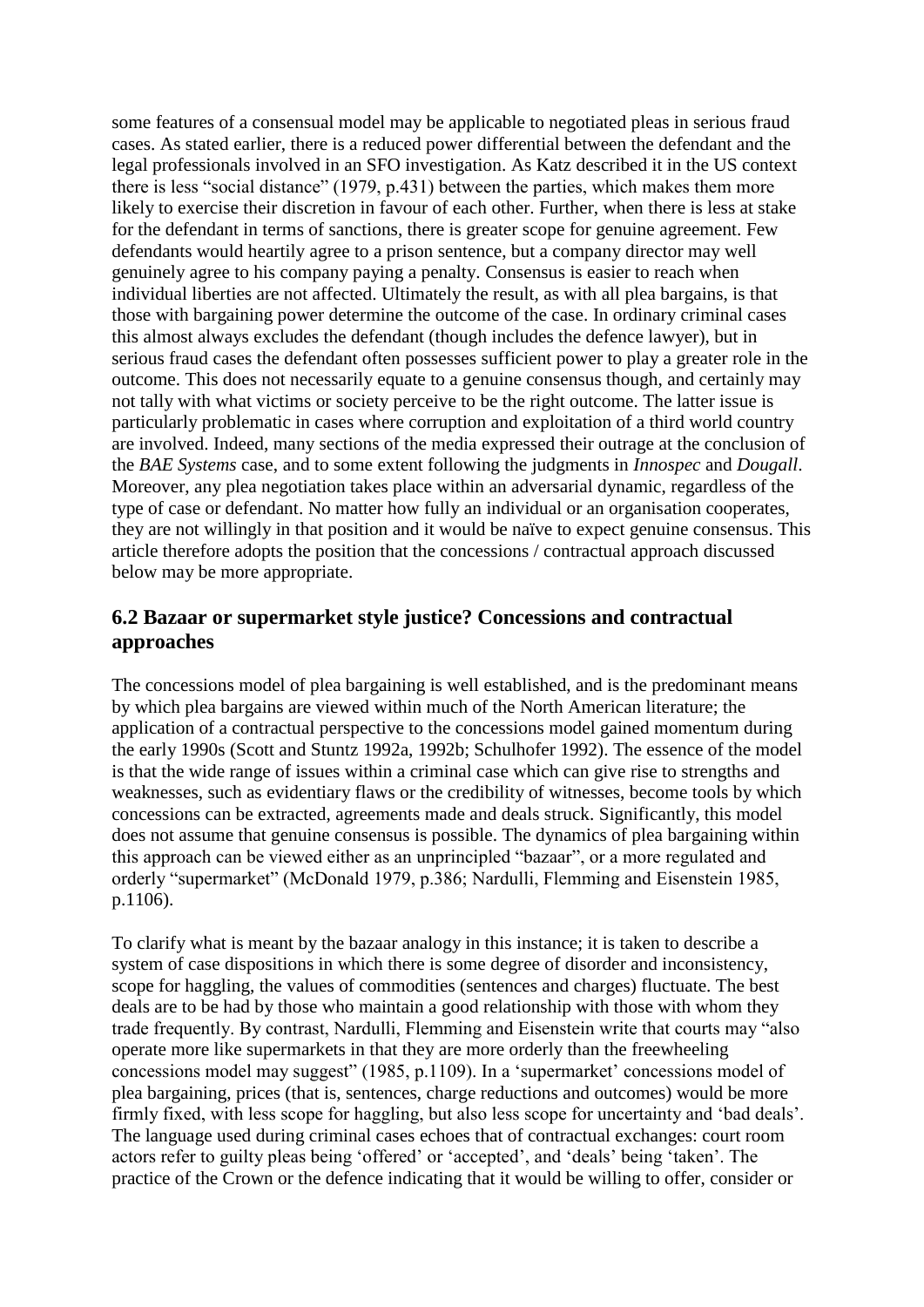accept guilty pleas to certain offences mirrors that of contractual invitations to treat. The use of the stock phrase 'indicate a willingness' becomes a device with which to legitimise the haggling.

Scott and Stuntz argued that plea bargains should be viewed in terms of contract theory, rather than due process rights, and that if plea bargains are analysed contractually, they are not necessarily coercive. They reasoned that defendants should have the freedom to contract or exchange entitlements in criminal proceedings and that to deny them that ability (by abolishing plea bargaining) would undermine the value of those entitlements (1992a, p.1913). Easterbrook had similarly written that defendants are entitled to either use or sell their right to trial (1991, p.1975). Scott and Stuntz argued that the elements of contracts which would make them unenforceable (such as duress or unconscionability) did not, as a matter of course, apply to plea bargains. They felt that large sentencing differentials did not equate to guilty pleas entered under duress, but rather that the right to take a case to trial was highly valuable and that the prosecutor was willing to pay a high price for it (1992a, p.1921). They argued that a bargain is only unconscionable if it is a 'take it or leave it' offer which does not react to individual preferences (ibid., at p.1924) but that plea bargains involve *bargains* whereby the terms of the agreement can be individualised. This latter point is particularly resonant in the context of the highly tailored plea agreements entered into by the SFO.

Even in ordinary criminal cases there are indications that the UK system of plea bargaining is becoming increasingly contractual. This is most evident of *Goodyear* indications which are a clear and enforceable bargain between a defendant and the state. They empower the defendant by providing him with the certainty that the sentence imposed will not exceed a specified maximum. That *Goodyear* indications are enforceable is not doubted, and *R v McDonald* [2007] EWCA Crim 1117, [2008] 1 Cr App R (S) 20 shows that the Court of Appeal considers *Goodyear* indications to be binding to the extent that even if given in error, they override statutory requirements to impose an indeterminate sentence for public protection. There is also a general trend towards increased clarity in rewards for guilty pleas following the Sentencing Guidelines Council's Guidelines on the issue and the graduated system of sentence discounts developed. Cases such as *Attorney-General's Reference No. 44 of 2000 (Robin Peverett)* [2001] 1 Cr App R 27 suggest that the Court of Appeal will prioritise the enforceability of promises made to defendants over undue leniency or conflicting statutory sentences. These recent developments have the effect that a guilty defendant has (some) increased benefit from the greater transparency and certainty of the system within which he may exchange his right to trial for other concessions, and it is submitted that a limited contractual analogy is apt.

However, even Scott and Stuntz write that "contract makes the disquiet of critics seem sensible too, since the bargaining dynamic shortchanges the innocent" (1992a, p.1968). A clearer, enforceable exchange of concessions will not only be more attractive to guilty defendants, but also to innocent defendants. A contractual conceptualisation of plea bargaining can only be defensible if it can ensure, in so far as possible, that factually and / or legally innocent defendants are not induced to plead guilty contrary to their own best interests. Baldwin and McConville examined the possibility of a defensible model of plea bargaining but concluded that as the system could not ensure that the defendant's plea was free and voluntary, or that each case was disposed of according to the evidence, it could not be defended it was "not calculated to avoid injustice" in the way in which a trial was (1979, p. 216). The contractual analogy can also be critiqued on the basis that ordinarily, a defendant has few concessions to offer. In fact, he really only has one; his guilty plea. Other factors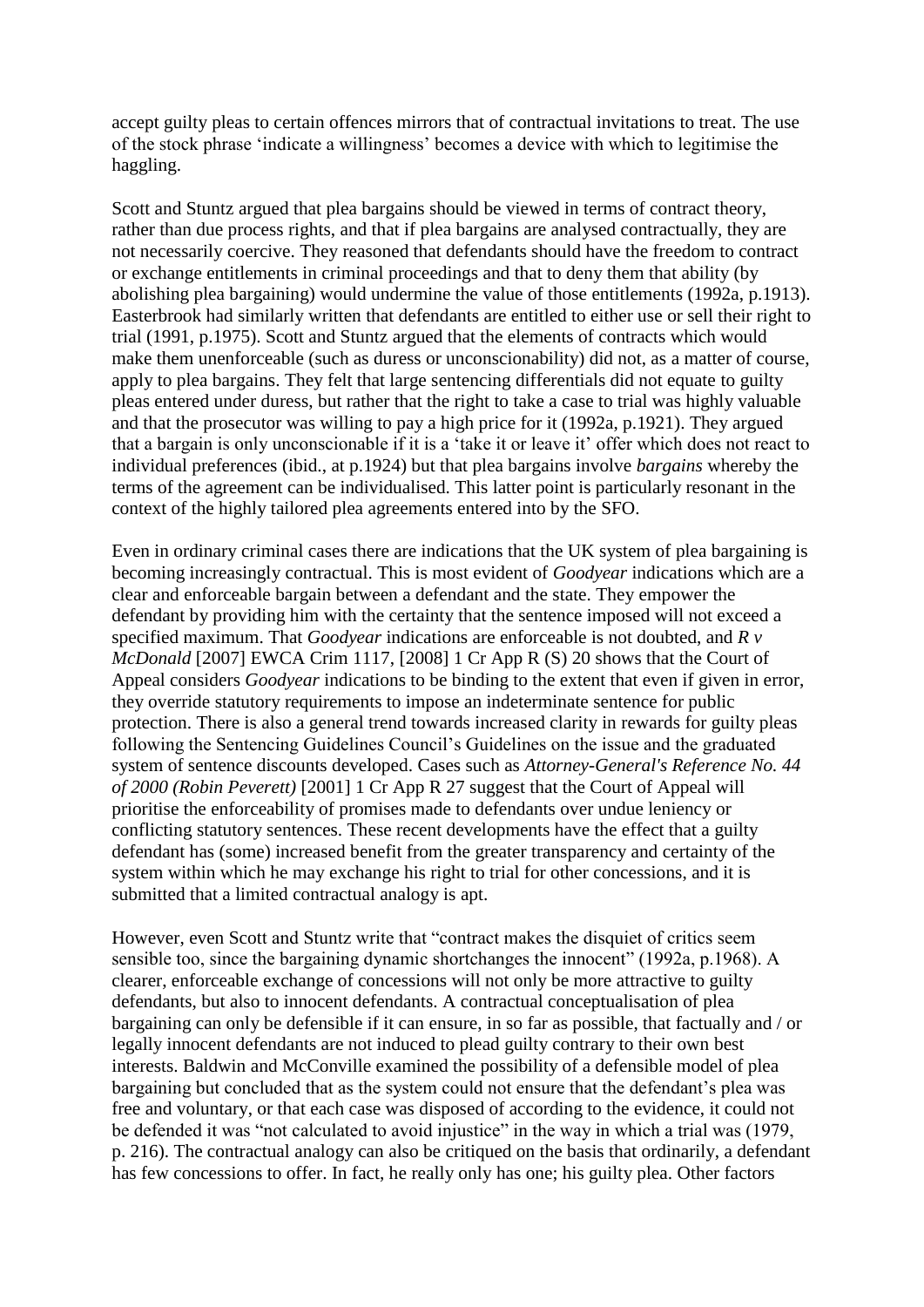such as the charge or basis of plea are subsidiary, and the prosecution has far greater contractual bargaining power.

Whilst the above is true of non-fraud cases (that is, there is some evidence of plea bargains exhibiting contractual characteristics, but defendants do not have genuine contractual freedoms and there remains a risk to innocent defendants), it is argued that SFO plea agreements are different. Defendants in serious fraud cases are more likely to be resource rich, be more adequately represented, and aware of the SFO's own interests in achieving a settlement. Significantly, they have a greater range of concessions to offer. The larger the organisation and the more widespread the fraudulent practices of which it is accused, the more concessions it may have at its disposal. Corporations can agree to change business practices, to restructure, and to submit to independent reviews of adherence to regulations and good practice. Often this process will already have begun prior to the conclusion of any plea agreement, and can be used as leverage and mitigation. Additionally, payments and other reparations can be made to nations affected by the corruption (even if the corruption is not admitted), as with BAE Systems' \$30m ex gratia payment to Tanzania after pleading guilty to one minor accounting offence. When this outcome is transposed to a hypothetical ordinary defendant, the gulf between SFO plea agreements and ordinary plea bargains becomes all the more apparent. The equivalent would be a defendant accused of multiple high value thefts over a period of years in several villages, who once discovered cooperates with the prosecution by agreeing to plead guilty to one count of (for example) dishonestly retaining a wrongful credit under s.24 of the Theft Act 1968. The defendant would agree to make a reparation (a considerable sum but not one which would cripple him financially) to the people of one of the villages, in addition to promising to mend his ways, but without admitting to any of the thefts. Part of the agreement would be that the alleged thefts in the other villages would not be investigated and the CPS would make a submission to the court that the defendant should be treated leniently. Clearly, this is unthinkable to the point of being laughable. If we leave aside the practical impossibilities of dealing with high volume criminal cases in this way, the real issues are that ordinary defendants simply do not have these options or this degree of leverage over the prosecuting agency.

Returning to the bazaar supermarket analogy, plea bargains in serious and complex fraud cases are perhaps the high street delicatessen of plea bargains. The goods on offer (concessions) are varied and individually tailored, not subject to the standardised going rates of a chain supermarket, nor to the daily fluctuations of a bazaar, but with some expectation that prices (sentences) will not exceed a certain level (a suspended prison sentence). The fact that if a defendant opts out of a plea agreement, information can still be used against him mitigates against complete contractual freedom. But even in conventional contractual relationships, it will often be the case that one party is at an advantage or that there are limitations to the freedom. If a purely contractual approach is adopted where plea bargains are viewed in terms of concessions, not rights, then it is no different to a consumer having to pay a fee upon cancellation of a flight booking.

#### **7. Conclusions**

In summary, there is currently little (if any) evidence to suggest that defendants in SFO cases are pressurised into pleading guilty. Further, empirical, work is needed to examine the nature of the plea bargains more closely, but in the high profile cases discussed, the defendants do not appear to exhibit any of the vulnerabilities of ordinary criminal defendants which would render them susceptible to being pressurised into undesirable or unjust plea bargains. There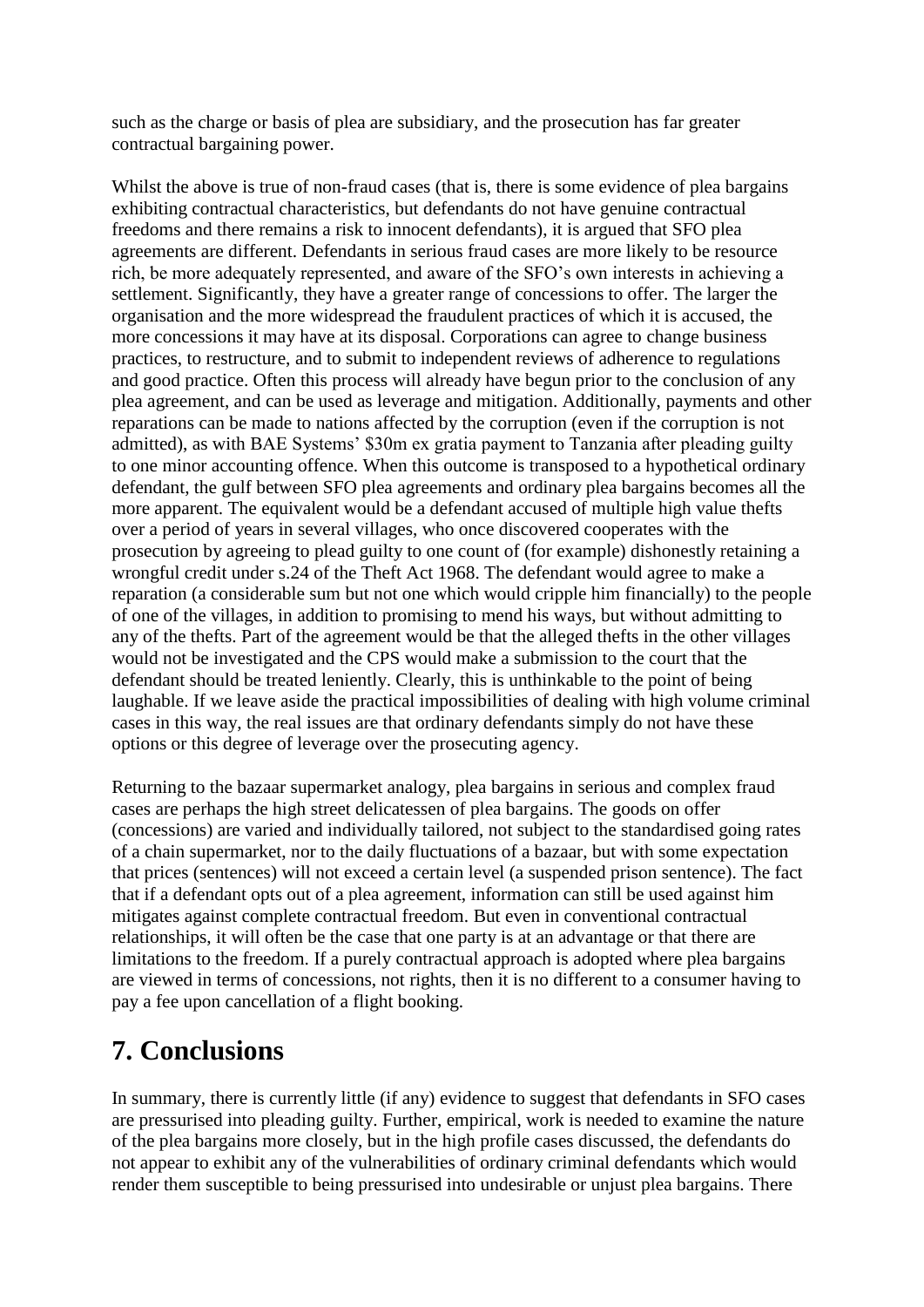is, on the contrary, the suggestion that large organisations are able to 'play the system' by offering to pay penalties, entering into global settlement agreements, and escaping more serious charges and sentences as a result. This, however, is too crude a view of the situation. The SFO is itself subverting the adversarial system; defendants cannot be blamed for the agency's desire to save money and demonstrate its own efficacy by favouring settlements over prosecutions. When other models of plea bargaining are considered, consensual approaches are unlikely to be founded in the reality of the practice. Consensus to which the defendant is party requires a level of voluntariness which will never be present in criminal proceedings. Contractual perspectives more accurately describe the exchanges of entitlements, based on relative bargaining positions determined by the evidence and other facts of the case, which are a feature of SFO plea agreements.

It is doubtful whether even the application of a full range of contractual safeguards could ever position an ordinary defendant at a level of bargaining power sufficiently close to that of the prosecution. Given the inherent problems of the principal – agent dynamic between the defendant and his barrister it is unlikely that a defendant can achieve equality of bargaining power with his own lawyer, let alone the prosecution. [\(13\)](http://webjcli.org/rt/printerFriendly/203/272#_ftn13) The greatest inducements to plead guilty would invariably be offered to those defendants with the strongest cases, as their right to trial would have greater value. It is questionable whether defendants in this situation could be immune from unconscionable pressure to 'sell' their chance of acquittal. However, in SFO cases, defendants and / or the organisations under investigation are in a considerably better position to contract and at times appear to have greater bargaining power than the prosecution. Concluded SFO plea agreements are joint endeavours between the defence and the prosecution. This is demonstrated most clearly in *Innospec* and *Dougall* by the SFO advocating on behalf of the defence in putting forward a suggested (lenient) sentence and openly expressing the view that it was in the agency's interests that criminals in such cases should be kept out of prison.

This begs the question as to whether this degree of cooperation, within the context of what appears to be a contractual relationship, is desirable or just in serious and complex fraud cases. The former Attorney General, Lord Goldsmith, has said that:

"…I don't see why it should not be possible for experienced prosecutors, who can understand the public interest, together with well advised corporations to be able to reach an agreement and then say to the judge this is what we think and this is why. It is not traditional English criminal sentencing thinking, but I don't agree with that." (*The Guardian* 5th Jan 2011).

This would mean that prosecutors and corporations would be entrusted with the task of reaching just outcomes; Lord Goldsmith implies that the judicial role in overseeing any such agreements should be minimal. If the SFO has a vested interest in reaching an agreement, is willing to assist the corporation in achieving an agreeable outcome in order to do so, and the corporation has considerable bargaining power, then there is no guarantee that the resulting agreement will reflect the wider interests of justice. Far from tackling fraud and corruption, this perpetuates the perception that white collar criminals are less culpable and that multinational organisations are beyond the grasp of the criminal law. Of equal concern is the possibility that the SFO model of plea bargaining could in the future be adopted for other offences, on the basis of its perceived success from the perspective of both prosecutors and policy makers. As the discussion above has demonstrated though, 'ordinary' criminal cases are rather different. Even if whole scale plea bargaining were to be formalised in the same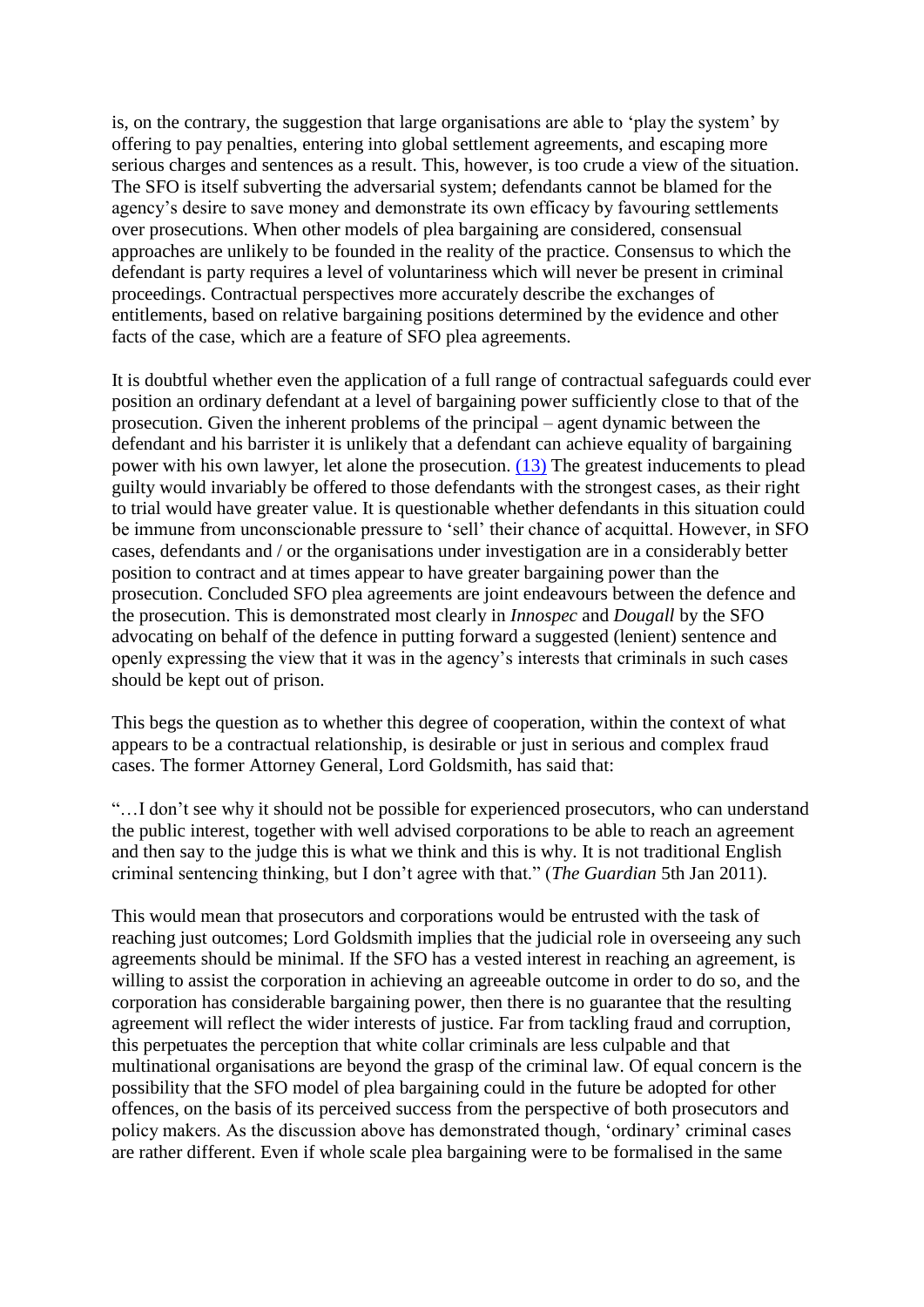way as the SFO procedure, this would not guard against undue pressures to plead guilty in cases where much more is at stake for the individuals involved.

There still exists a real gulf between policy and practice regarding plea bargaining in England and Wales, most evidently when it comes to informal plea bargains, but also regarding the SFO procedure. In Baroness Scotland's initial announcement of the powers, she stated that the measures were:

"[N]ot about offering discounts, immunity or incentives to fraudsters. It doesn't require a defendant to assist the prosecution and is careful to avoid a perception of 'plea bargaining' associated with the US." (Attorney General's Office, Press Release, 18th March 2009)

The key issue here seems to be the avoidance of negative *perceptions* of plea bargaining, at the expense of genuine transparency surrounding the process. Of course plea agreements offer discounts and incentives to defendants, if they did not, they would not be entered into. That is the very purpose of any plea agreement - leniency in exchange for a guilty plea. And whilst a defendant is not 'required' to assist the prosecution, doing so ensures far greater concessions and the likelihood of avoiding a custodial sentence. In order to examine the procedure more closely, this article has taken an exploratory approach in applying conceptualisations of plea bargaining to both informal plea bargains and plea agreements in serious fraud cases. Whilst alternative approaches can not readily be applied to informal plea bargains, a concessions / contractual approach is at minimum a valuable analytical tool with which to examine the nature of SFO plea agreements. At present, although we know the outcomes of cases which have employed the SFO measures, we do not know enough about the nature of the bargaining dynamic. Future empirical research would no doubt result in a deeper understanding of the plea bargaining process which is such a common, but underresearched, feature of the criminal justice system in England and Wales.

# **Bibliography**

Alexander R 'The Bribery Act 2010 in force: an opportunity to be taken' (2011) 32 *Company Lawyer* 353

Alschuler A W 'The defense attorney's role in plea bargaining' (1975) 84 *Yale Law Journal* 1179

Ashworth A. and Redmayne, M. *The Criminal Process* Oxford: (OUP 2005)

Attorney General's Office (2008) Press Release: 'Criminal Justice Measures to Enhance Fraud Prosecutions to be Introduced' 18th March 2009.

Attorney General's Office *Guidelines on Plea Discussions in Cases of Serious or Complex Fraud* (London: Attorney General's Office 2009)

Baldwin J and McConville M *Negotiated Justice: Pressures to Plead Guilty* (London: Martin Robertson 1977)

'Plea Bargaining and Plea Negotiation in England' (1979) 13 *Law & Society Review* 287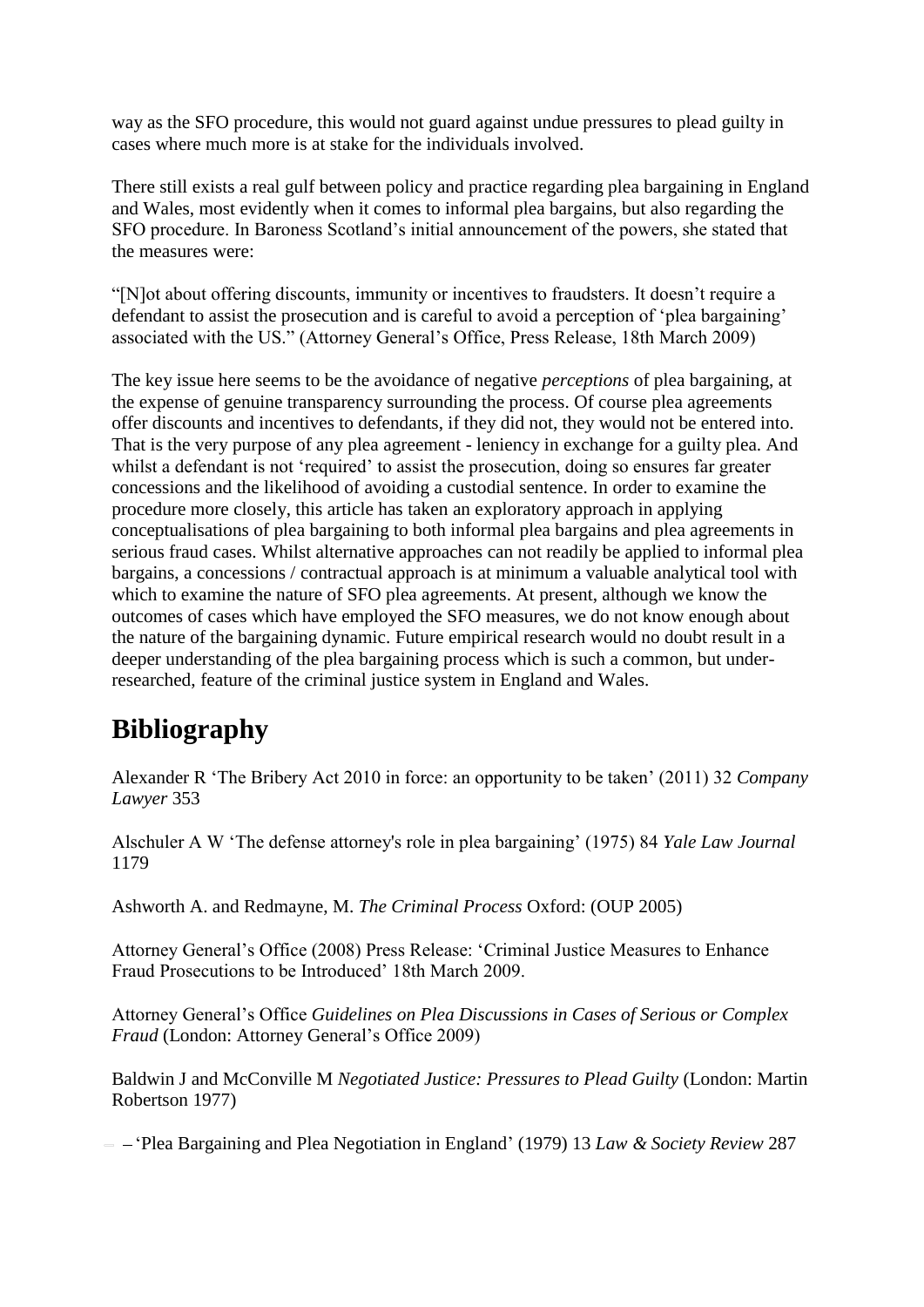Baker N 'Bargains and the backlash' (June 2010) *International Bar News* 24

Belloni F and Hodgson J *Criminal Injustice: an evaluation of the criminal justice process in Britain* (Basingstoke: Macmillan 2000)

Blumberg A 'The Practice of Law as Confidence Game: Organizational Cooptation of a Profession' (1967) 1 *Law & Society Review* 15

Church T 'In Defense of Bargain Justice' (1978) 13 *Law and Society Review* 509

Council of HM Circuit Judges *The Introduction of a Plea Negotiation Framework for Fraud Cases in England and Wales: Observations of the Criminal Sub Committee of the Council of HM Circuit Judges* ( London 2008)

Cownie F, Bradney A, and Burton M *English Legal System in Context* Oxford: (OUP 2007)

Darbyshire P 'The Mischief of Plea Bargaining and Sentencing' (2000) *Criminal Law Review* 895

*Darbyshire on the English Legal System* (London: Sweet and Maxwell 2005)

DLA Piper UK LLP 'Fraud and corporate crime (February 2012)) *In-House Lawyer* 197

Easterbrook F 'Plea bargaining as compromise' (1991) 101 *Yale Law Journal* 1969

Feeley M 'Two Models of the Criminal Justice System: An Organizational Perspective' (1973) 7 *Law & Society Review* 407

Heumann M (1974) 'A Note on Plea Bargaining and Case Pressure' *Law and Society Rev.* 9: 515

Hockman S and Medcroft N 'Plea negotiation – dead or alive?' (2011) 1 *Criminal Bar Quarterly* 4

Hough M and Roberts J *Attitudes to Punishment: Findings from the British Crime Survey* (Home Office Research Study 179, London: Home Office 1998)

Jacob H *Justice in America: Courts, Lawyers, and the Judicial Process* (Boston: Little, Brown and Company 1984)

Jung H 'Plea Bargaining and Its Repercussions on the Theory of Criminal Procedure.' (1997) 5 *European Journal of Crime, Criminal Law and Criminal Justice* 112

Katz J 'Legality and Equality: Plea Bargaining in the Prosecution of White-Collar and Common Crimes (1979) 13 *Law & Society Review* 431

McConville M, Hodgson J, Bridges L and Pavlovic A *Standing Accused: The Organisation and Practices of Criminal Defence Lawyers in Britain* (Oxford: OUP 1994)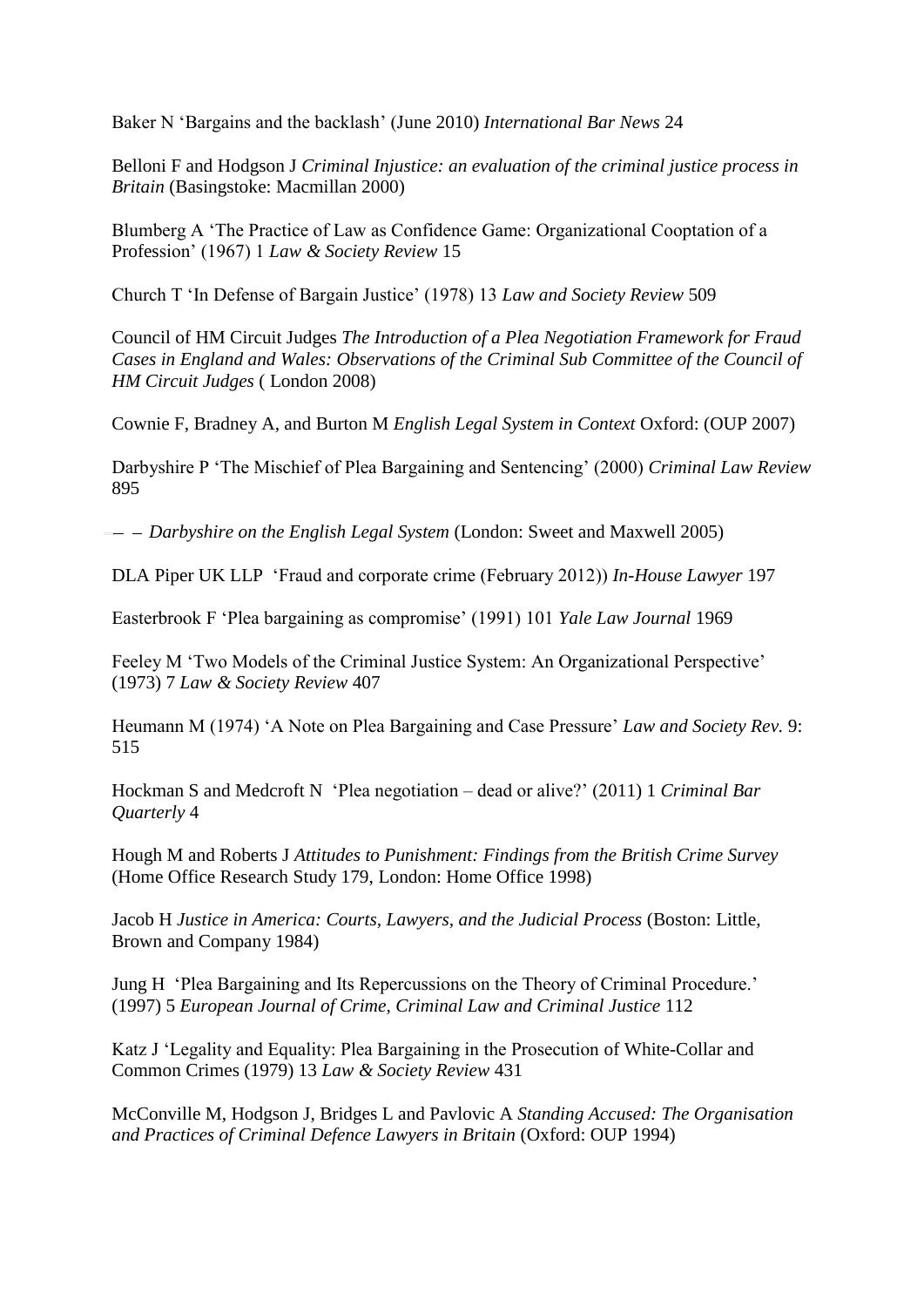McConville M 'Plea Bargaining: Ethics and Politics' (1998) 25 *Journal of Law and Society* 562

McConville M and Mirsky C 'Guilty Plea Courts: A Social Disciplinary Model of Criminal Justice.' (1995) 42 *Social Problems* 216

McDonald W 'From Plea Negotiation to Coercive Justice: Notes on the Respecification of a Concept' (1979) 13 *Law and Society Review* 385

McLauchlan R 'Plea bargaining differences put directors in bind' (2010) *Lloyd's List Insurance Day* 7

Nardulli P, Flemming R and Eisenstein J 'Criminal Courts and Bureaucratic Justice: Concessions and Consensus in the Guilty Plea Process' (1985) 76 *The Journal of Criminal Law and Criminology* 1103

Rauxloh R *Plea Bargaining in National and International Law* (Oxford: Routledge 2012)

Rosett A and Cressy DR *Justice by Consent: Plea Bargains in the American Courthouse*, (New York: J.B. Lippincott Company 1976)

Sanders A, Young R and Burton M *Criminal Justice* (Oxford: OUP 2010)

Schulhofer SJ 'Plea Bargaining as Disaster' (1992) 101 *Yale Law Journal* 1979

Scott RE and Stuntz WJ 'Plea Bargaining as Contract' (1992) 101 *Yale Law Journal* 1909

 'A reply: imperfect bargains, imperfect trials and innocent defendants' (1992) 101 *Yale Law Journal* 2011

Serious Fraud Office, Annual Report and Accounts 2010-11, London: TSO

Sommerlad H and Wall D 'Legally aided clients and their solicitors: qualitative perspectives on quality and legal aid' (Law Society Research Paper No. 34, London: Law Society 1999)

Stephen F and Garoupa N 'Why plea bargaining fails to achieve results in so many criminal justice systems: a new framework for assessment' (2008) 15 *Maastricht Journal of European and Comparative Law* 319

Vamos N 'Please don't call it "plea bargaining"' (2009) 9 *Criminal Law Review* 617

Watson D 'The Attorney General's guidelines on plea bargaining in serious fraud: obtaining guilty plea fairly?' (2010) 74 *Journal of Criminal Law* 77

Zander M and Henderson P *Crown Court Study* (London: HMSO. 1993)

[<sup>\(1\)</sup>](http://webjcli.org/rt/printerFriendly/203/272#_ftnref1) See for example Alexander 2011; Baker 2010; DLA Piper UK LLP 2012; Hockman and Medcroft 2011; McLauchlan 2010. The 'Attorney General's Guidelines on Plea Discussions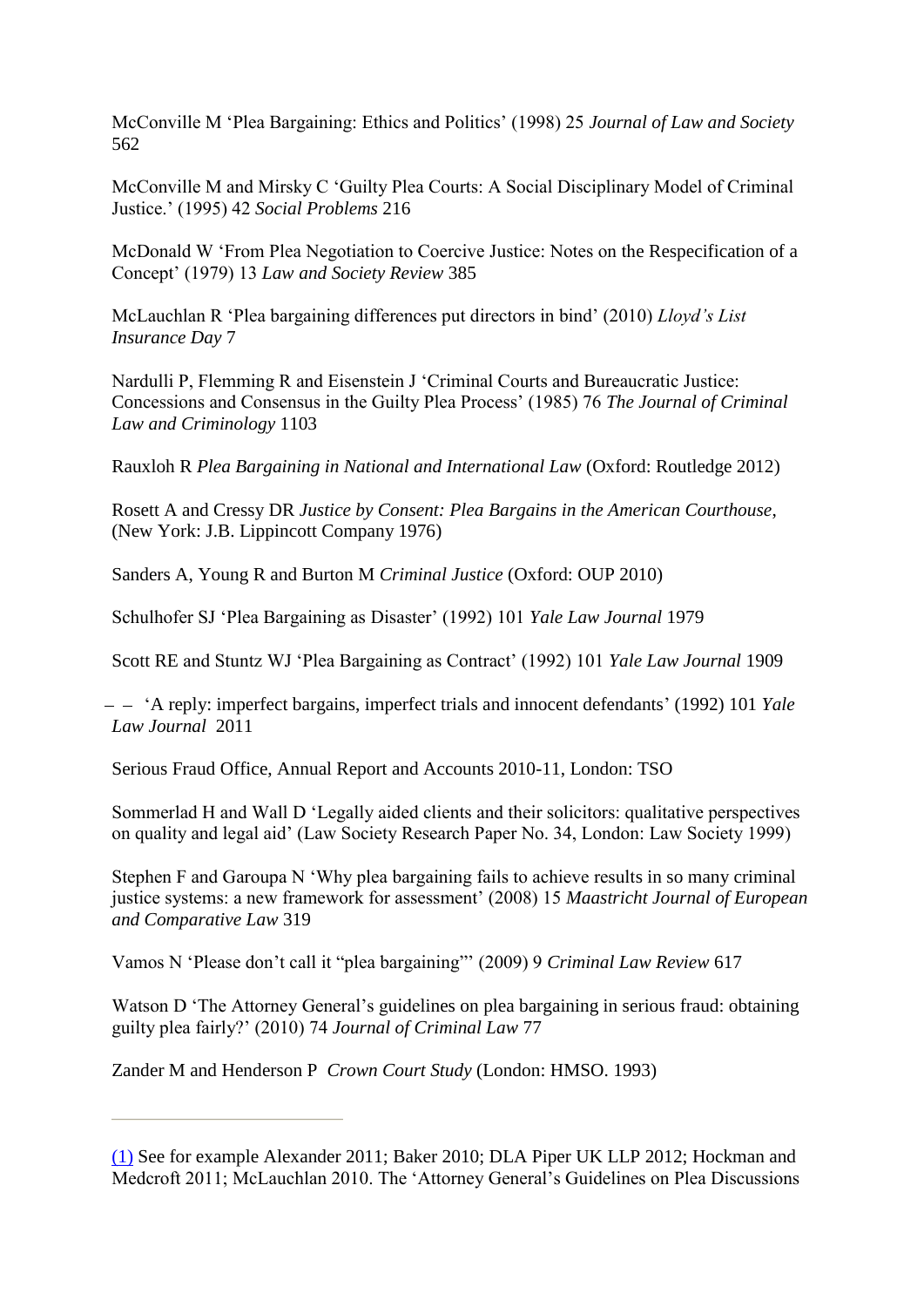in Cases of Serious or Complex Fraud' (2009) is available at:

[http://www.sfo.gov.uk/media/111905/ag\\_s\\_guidelines\\_on\\_plea\\_discussions\\_in\\_cases\\_of\\_ser](http://www.sfo.gov.uk/media/111905/ag_s_guidelines_on_plea_discussions_in_cases_of_serious_or_complex_fraud.pdf) [ious\\_or\\_complex\\_fraud.pdf](http://www.sfo.gov.uk/media/111905/ag_s_guidelines_on_plea_discussions_in_cases_of_serious_or_complex_fraud.pdf)

[\(2\)](http://webjcli.org/rt/printerFriendly/203/272#_ftnref2) Available at: [http://www.judiciary.gov.uk/Resources/JCO/Documents/Judgments/sentencing-remarks](http://www.judiciary.gov.uk/Resources/JCO/Documents/Judgments/sentencing-remarks-thomas-lj-innospec.pdf)[thomas-lj-innospec.pdf](http://www.judiciary.gov.uk/Resources/JCO/Documents/Judgments/sentencing-remarks-thomas-lj-innospec.pdf)

[\(3\)](http://webjcli.org/rt/printerFriendly/203/272#_ftnref3) See for example the SFO Operational Handbook, accessed at: [http://www.sfo.gov.uk/media/99216/guilty\\_pleas\\_and\\_plea\\_bargaining\\_sfo\\_operational\\_han](http://www.sfo.gov.uk/media/99216/guilty_pleas_and_plea_bargaining_sfo_operational_handbook_topic.pdf) [dbook\\_topic.pdf](http://www.sfo.gov.uk/media/99216/guilty_pleas_and_plea_bargaining_sfo_operational_handbook_topic.pdf)

[\(4\)](http://webjcli.org/rt/printerFriendly/203/272#_ftnref4) The SFO deems fraud to be serious or complex if at least two of the following factors are present: the amount concerned is in excess of £500,000; there is a significant international dimension; the case requires specialised knowledge of financial or related matters; the case involves numerous alleged victims; the case involves alleged significant fraud on a public body; the case is likely to be of widespread concern; the alleged misconduct endangered the economic well-being of the UK.

[\(5\)](http://webjcli.org/rt/printerFriendly/203/272#_ftnref5) Section  $9.1 - 9.6$ . Available at: <http://www.cps.gov.uk/publications/docs/code2013english.pdf>

[\(6\)](http://webjcli.org/rt/printerFriendly/203/272#_ftnref6) See for example Baldwin and McConville 1977; Zander and Henderson 1993; McConville et al 1994; McConville 1998; Sommerlad and Wall 1999; Cownie, Bradney and Burton 2007 for further discussion.

[\(7\)](http://webjcli.org/rt/printerFriendly/203/272#_ftnref7) It should be noted that the Bribery Act 2010, in force since July 2011, provides for a maximum custodial sentence of ten years, and promises to tackle international commercial bribery, but if even the prosecuting authorities express a preference for suspended sentences, there seems little likelihood of sentences of that level in all but the most exceptional of cases.

[\(8\)](http://webjcli.org/rt/printerFriendly/203/272#_ftnref8) See Baldwin and McConville 1977; Zander and Henderson 1993; McConville et al 1994; McConville 1998 for further discussion.

[\(9\)](http://webjcli.org/rt/printerFriendly/203/272#_ftnref9) *R v BAE Systems* Unreported, December 21 2010, Sentencing Remarks of Mr Justice Bean, available at: [http://www.judiciary.gov.uk/Resources/JCO/Documents/Judgments/r-v](http://www.judiciary.gov.uk/Resources/JCO/Documents/Judgments/r-v-bae-sentencing-remarks.pdf)[bae-sentencing-remarks.pdf](http://www.judiciary.gov.uk/Resources/JCO/Documents/Judgments/r-v-bae-sentencing-remarks.pdf)

[\(10\)](http://webjcli.org/rt/printerFriendly/203/272#_ftnref10) The literature on contractual models deals largely with applying classical contract theory to plea bargains, and does not expressly consider the relationship between contract theory and concessions more generally (see for example Schulhofer 1992; Scott and Stuntz 1992a, 1992b).

[\(11\)](http://webjcli.org/rt/printerFriendly/203/272#_ftnref11) There is a considerable body of literature on lawyers' working practices which also emphasises the role and significance of shared understandings in creating routinized working practices in both England and Wales and the United States which supports this view, for example Blumberg 1967; Feeley 1973; Alschuler 1975; Jacob 1984; McConville et al. 1994; McConville and Mirsky 1995. However, the emphasis is on routinized working practices rather than the consensual nature of any agreements reached.